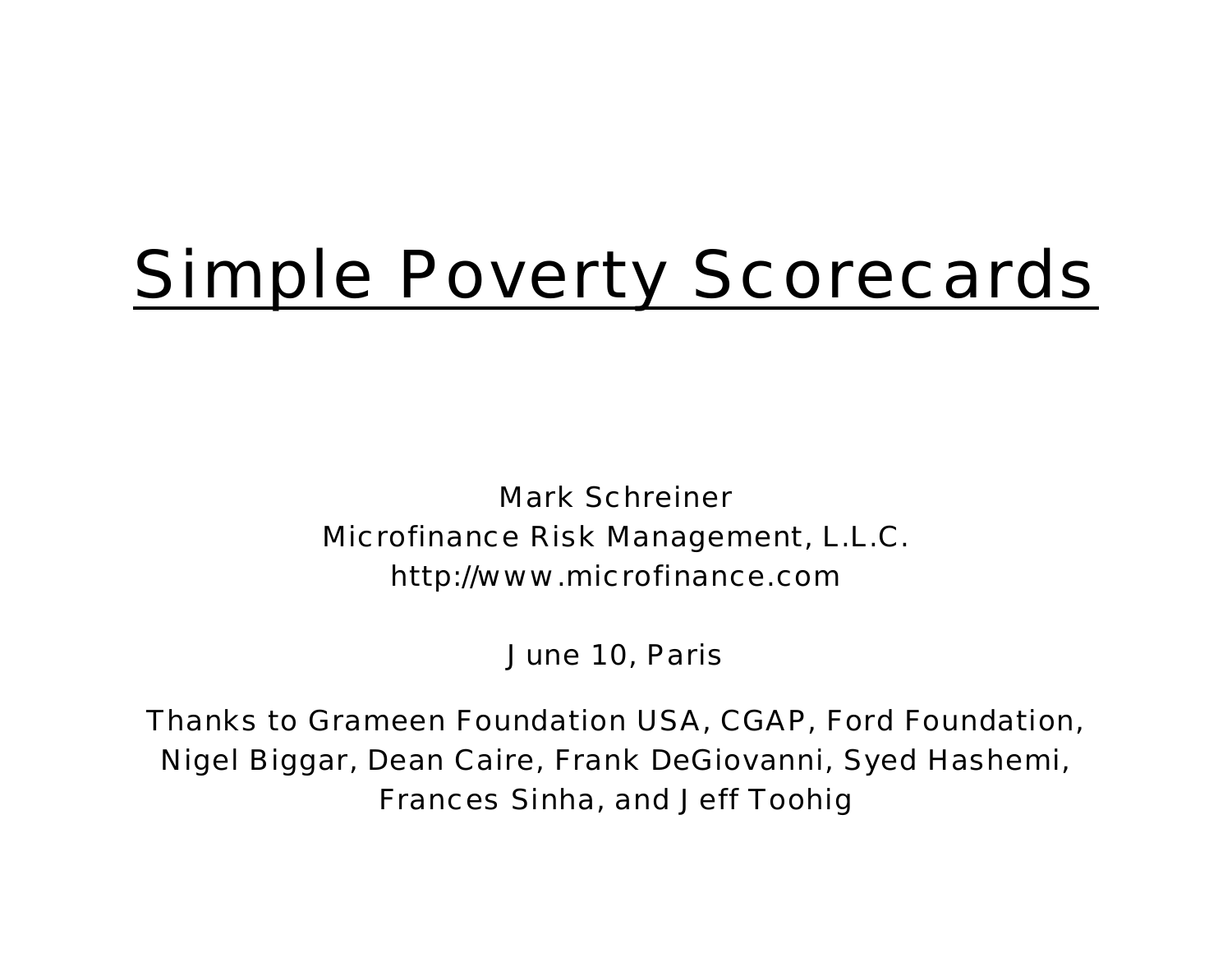#### PROBLEM: Direct Measures Are Costly

1–2 day household expenditure survey

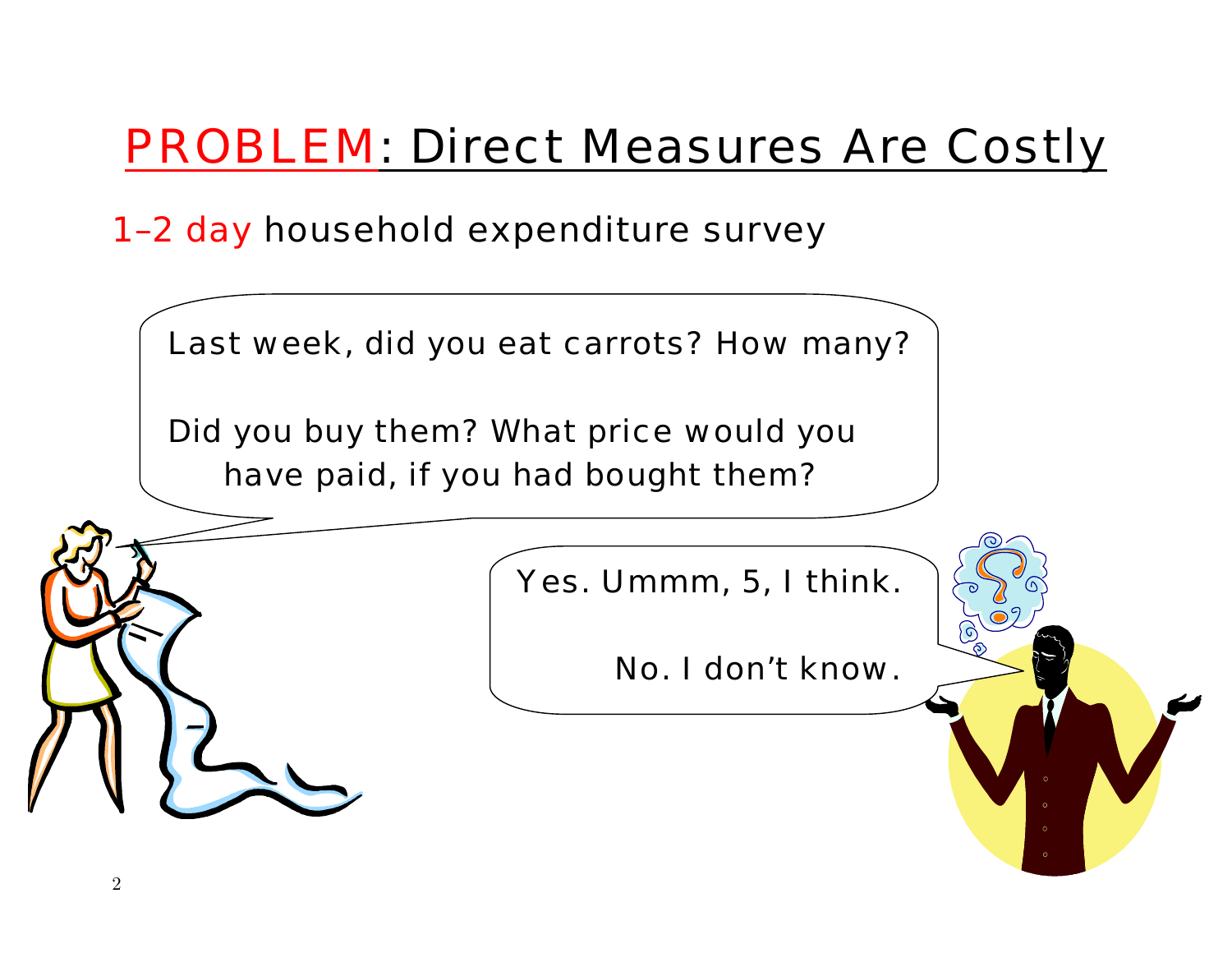#### SOLUTION: Indirect Scoring Costs Less

5–10 minute scorecard with observable indicators

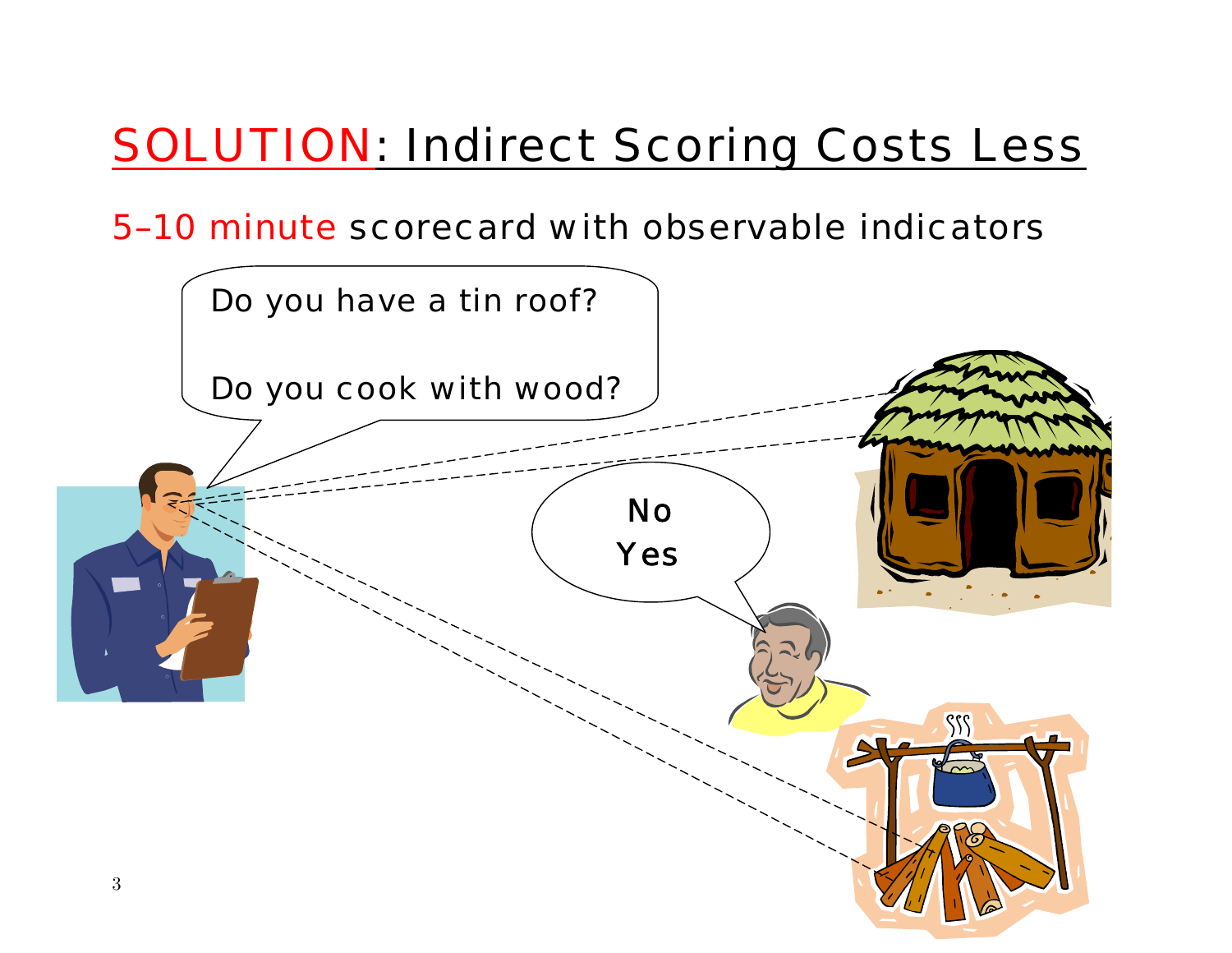#### Features of Poverty Scorecards (PPIs)

- 1. *Objective*: Based on national survey data:
	- LSMS-type expenditure measurement
	- Quantitative, observable indicators
- 2. *Accurate*: 90-percent confidence, estimates are:
	- +/– 10 pct. points, individual poverty likelihood
	- +/– 2 pct. points, group poverty rate
- 3. *Practical*: Accepted and used:
	- **Indicators are few and inexpensive-to-collect**
	- $-$  Simple enough to understand and compute on paper, in the field, in real time (no software)
- 4. *Universal*: For all, not just microfinance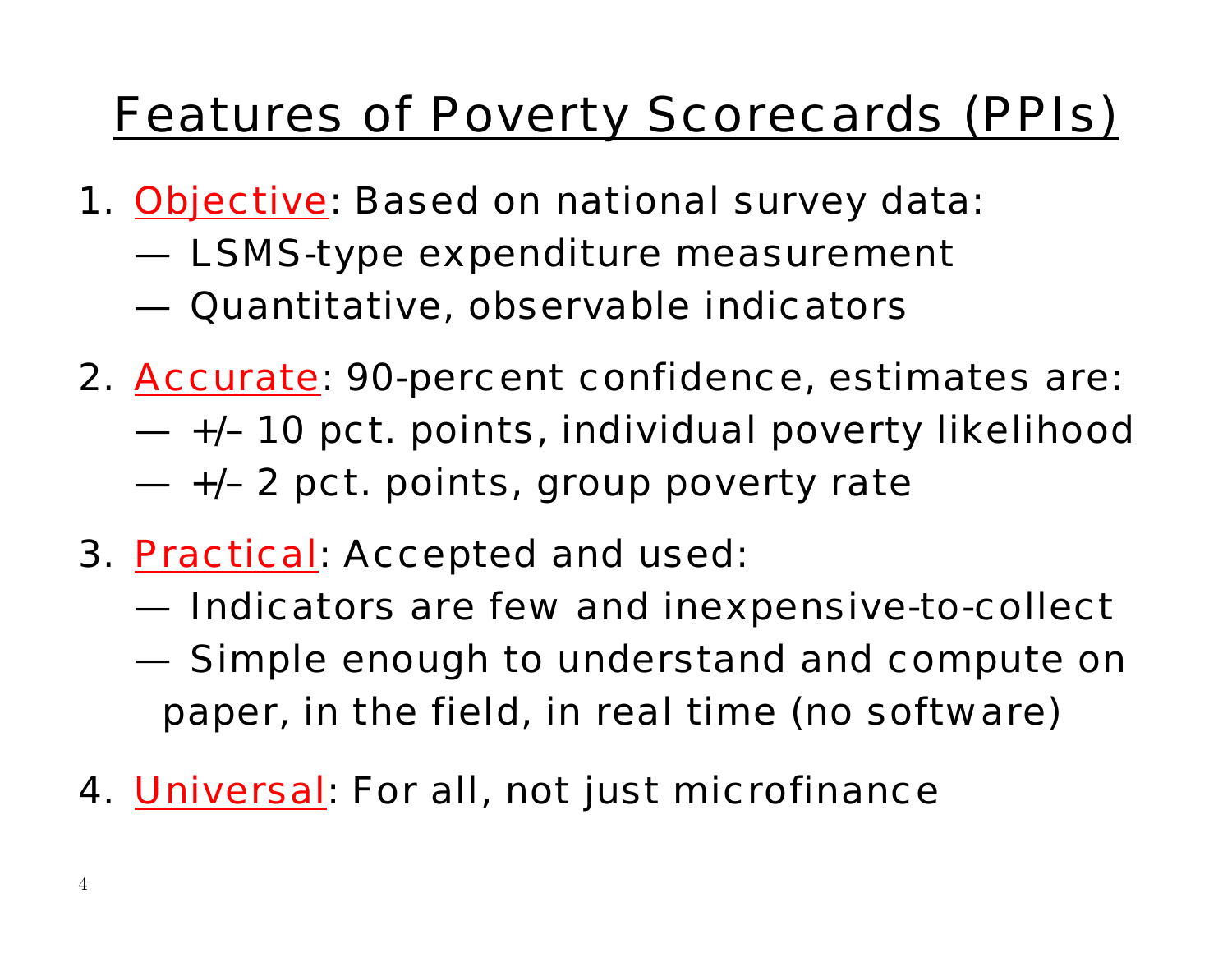#### 3 Uses of Poverty Scoring

- 1. *Target services* (classify individuals):
	- If score < cut-off, treat as if poor *for*

*program purposes*

- Managers choose program's cut-off
- 2. *Measure poverty rates*:
	- Report USAID, MiX, Microcredit Summit
	- Managers set goals and track progress
- *3. Track changes in poverty over time*:
	- Measure poverty rates for a group twice
	- **Look at change in poverty rates**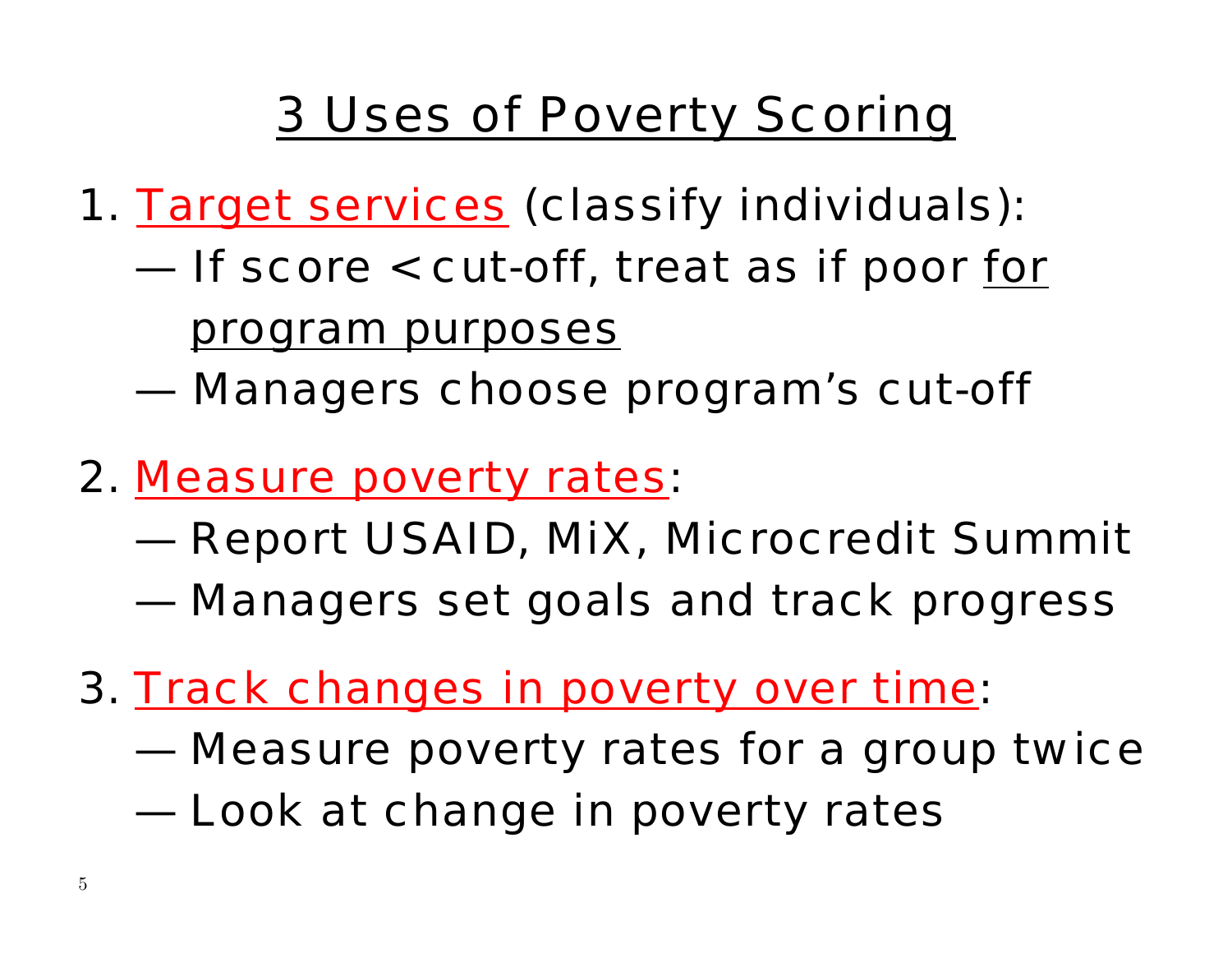# Bangladesh Scorecard

| Indicator                                       | Value                                          | Points         | Total |
|-------------------------------------------------|------------------------------------------------|----------------|-------|
| 1. What type of latrine does the                | Open field                                     | $\theta$       |       |
| household use?                                  | Kacha (temporary or<br>permanent) or pit Pacca | 8              |       |
|                                                 | Sanitary or water-seal<br>Pacca                | 15             |       |
| 2. How many household                           | 4 or more                                      | $\overline{0}$ |       |
| members are 11 years old                        | 3                                              | 7              |       |
| or younger?                                     | $\overline{2}$                                 | 12             |       |
|                                                 | 1                                              | 19             |       |
|                                                 | $\overline{0}$                                 | 27             |       |
| 3. Does any household member                    | Yes                                            | $\overline{0}$ |       |
| work for a daily wage?                          | $\rm No$                                       | 9              |       |
| 4. How many rooms does the                      | 1                                              | $\theta$       |       |
| house have (excluding)                          | 2 or 3                                         | 3              |       |
| ones used for business)?                        | 4 or more                                      | 12             |       |
| 5. Do all children ages 6 to 17                 | N <sub>o</sub>                                 | $\overline{0}$ |       |
| attend school?                                  | No children ages 6 to 17                       | 4              |       |
|                                                 | Yes                                            | 5              |       |
| 6. Does the household own a                     | N <sub>o</sub>                                 | $\theta$       |       |
| television set?                                 | Yes                                            | 13             |       |
| 7. How many decimals of                         | Less than 34                                   | $\overline{0}$ |       |
| cultivable land does the                        | 34 to 99                                       | $\overline{2}$ |       |
| household own?                                  | 100 to 199                                     | 4              |       |
|                                                 | 200 or more                                    | 6              |       |
| 8. What is the main<br>construction material of | $\text{Hemp/hay/bamboo}$ or<br>mud brick       | $\overline{0}$ |       |
| the walls of the house?                         | C.I. sheet/wood                                | 6              |       |
|                                                 | Brick/cement                                   | 7              |       |
| 9. Does the household own any                   | N <sub>o</sub>                                 | $\overline{0}$ |       |
| cattle?                                         | Yes                                            | $\overline{2}$ |       |
| 10. Does the house have a                       | N <sub>o</sub>                                 | $\overline{0}$ |       |
| separate kitchen?                               | Yes                                            | $\overline{5}$ |       |
|                                                 |                                                | Total:         |       |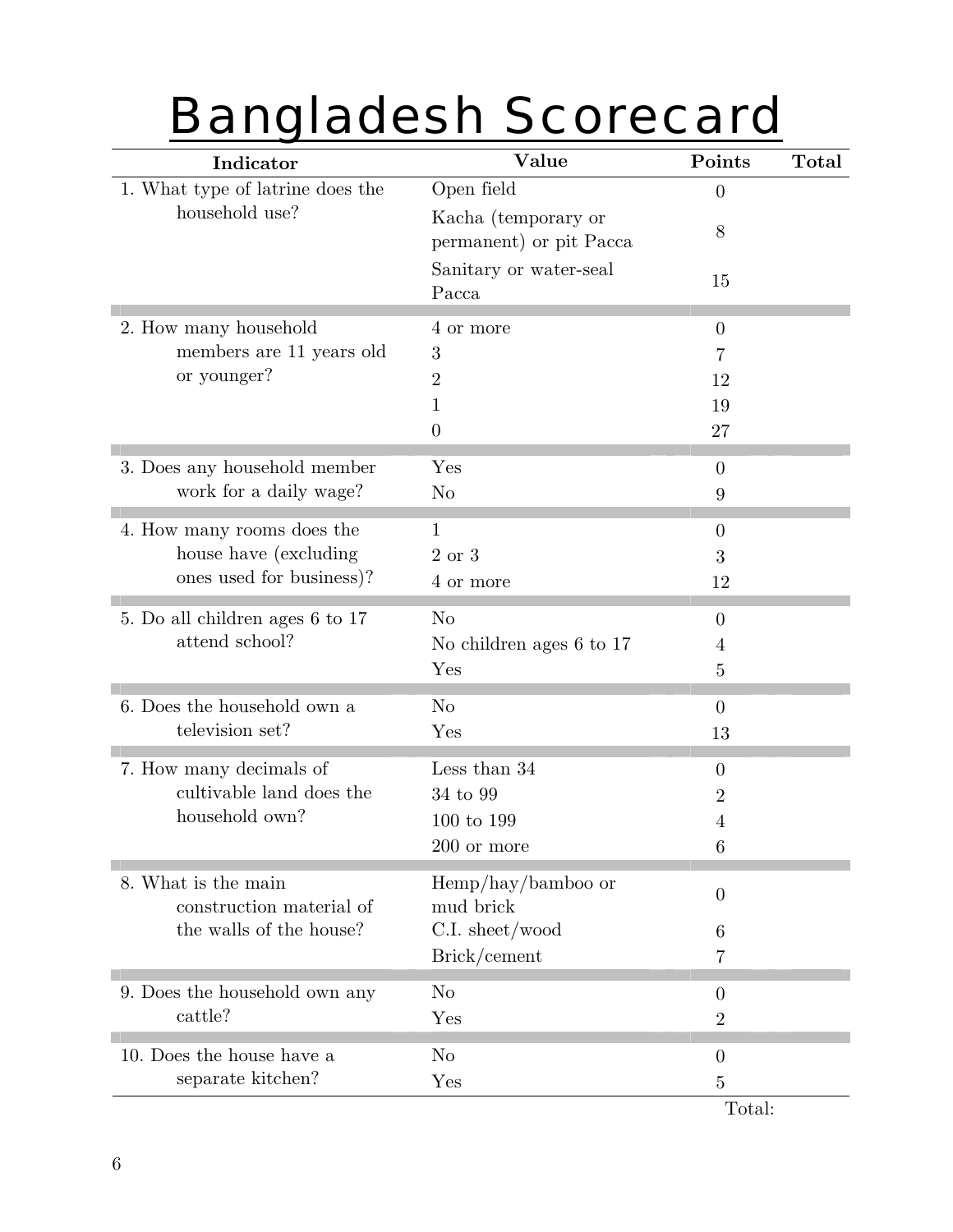#### PPIs Based on Natl. Survey Data

- B'desh derived from 2001 'Household Income and Expenditure Survey' by Bureau of Statistics
- 7,440 households
- Includes costly LSMS-type expenditure module
- Analyst uses statistics (logit regression) to select indicators and assign points to accurately relate indicators to known poverty status for surveyed HH
- Analyst does not 'make up' points or pick indicators based only on judgment or other countries
- Scorecard derived from 2001 national expenditure survey is then applied to MF clients today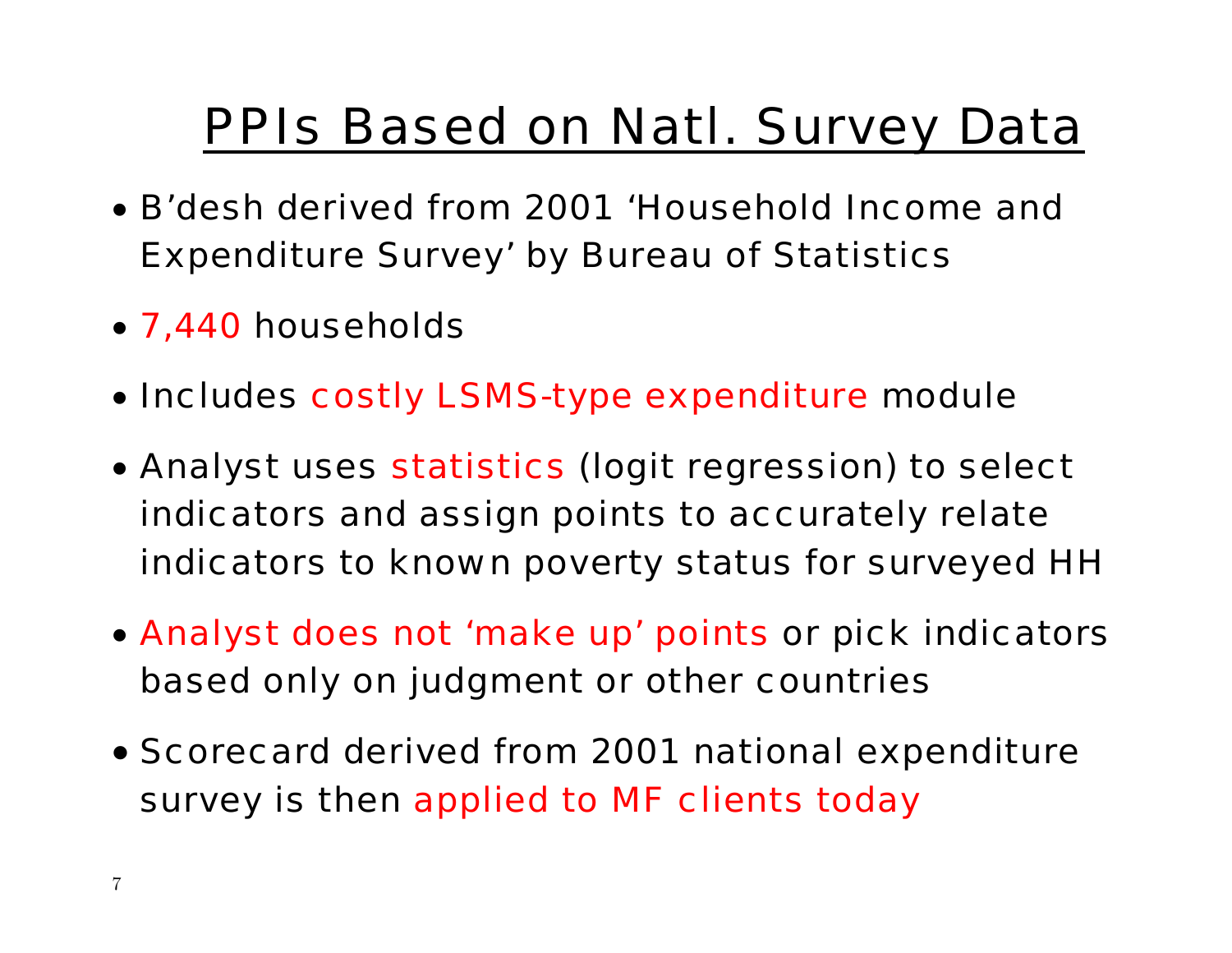#### How Are Indicators Selected?

*'Practicality', not just accuracy* 

- Pick indicators most strongly linked with poverty (statistics) that also are ('experts'):
	- Common sense
	- Objective
	- Verifiable
	- Quick to ask/answer
	- **Liable to change over time**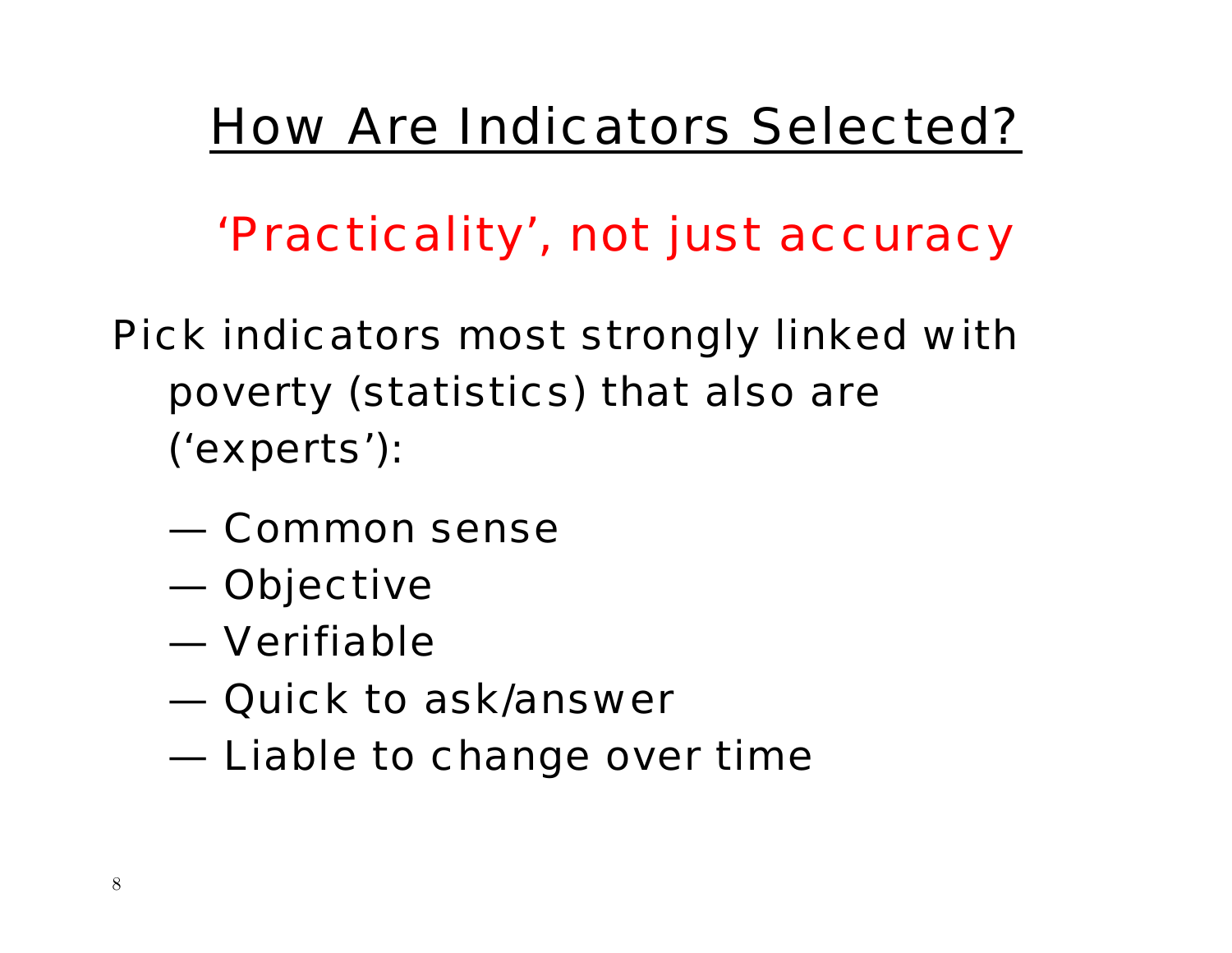## How Are Indicators Selected? (cont.)

#### Exclude:

- Annual expenditure on clothes & shoes
- Total value of assets
- Ratios, squares, logarithms
- Subjective judgments
- $\bf -$  Events in the past

#### Include:

- **Current presence of physical objects**
- Objective and verifiable
- Variety
- **Liable to change over time**
- Related to Millennium Development Goals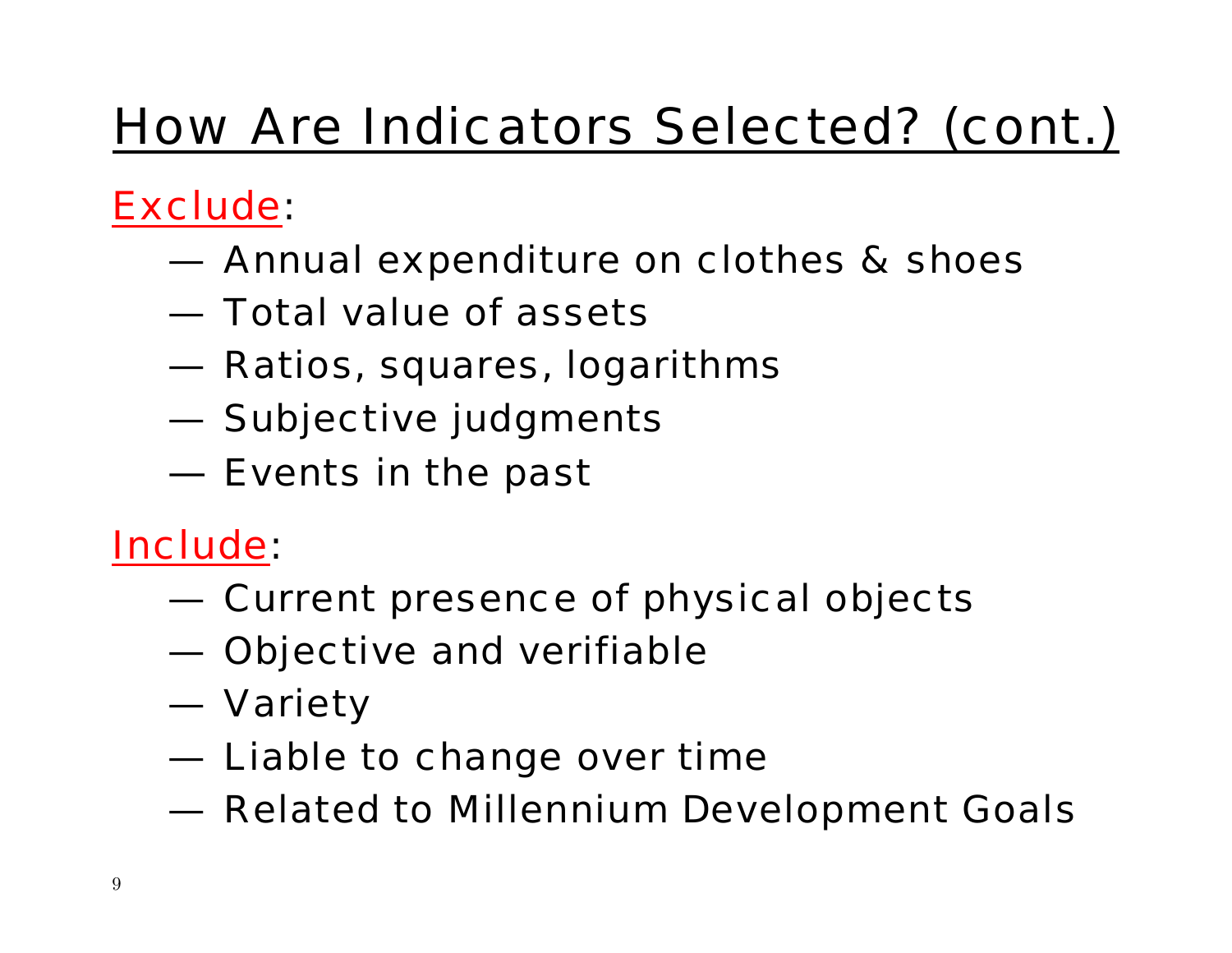#### How Are Points Derived?

- Logit regression, transformed so that:
	- All points are zero or positive integers
	- 0 is lowest score (most likely poor)
	- 100 is highest score (least likely poor)
- Transformation reduces accuracy a little but promotes ease-of-use and acceptance
- Programs can download scorecard & use with no external help (with great effort)
- Field workers compute scores on paper, by hand, in real time; no software needed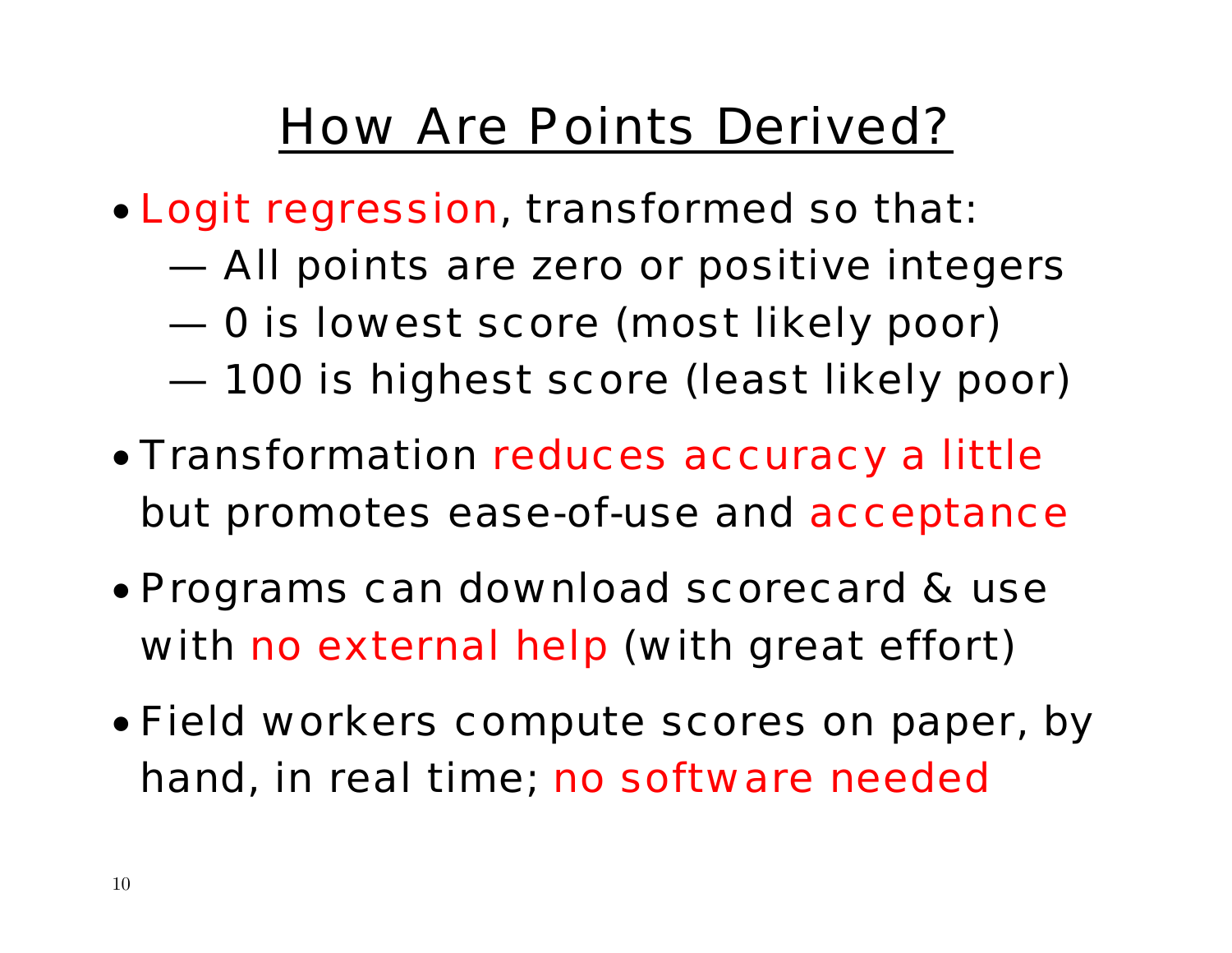## Bangladesh Example Use

| Indicator                          | Value                                          | Points           | Total            |
|------------------------------------|------------------------------------------------|------------------|------------------|
| 1. What type of latrine does the   | Open field                                     | $\theta$         |                  |
| household use?                     | Kacha (temporary or<br>permanent) or pit Pacca | 8                | 0                |
|                                    | Sanitary or water-seal<br>Pacca                | 15               |                  |
| 2. How many household              | 4 or more                                      | $\overline{0}$   |                  |
| members are 11 years old           | 3                                              | 7                |                  |
| or younger?                        | $\overline{2}$                                 | 12               | 12               |
|                                    | 1                                              | 19               |                  |
|                                    | $\theta$                                       | 27               |                  |
| 3. Does any household member       | Yes                                            | $\overline{0}$   | $\mathbf{0}$     |
| work for a daily wage?             | N <sub>o</sub>                                 | 9                |                  |
| 4. How many rooms does the         | 1                                              | $\overline{0}$   |                  |
| house have (excluding              | 2 or 3                                         | 3.               | 3                |
| ones used for business)?           | 4 or more                                      | 12               |                  |
| 5. Do all children ages 6 to 17    | N <sub>o</sub>                                 | $\theta$         |                  |
| attend school?                     | No children ages 6 to 17                       | 4                | $\bf{5}$         |
|                                    | Yes                                            | 5                |                  |
| 6. Does the household own a        | N <sub>o</sub>                                 | $\overline{0}$   |                  |
| television set?                    | Yes                                            | 13               | 0                |
| 7. How many decimals of            | Less than $34$                                 | $\theta$         |                  |
| cultivable land does the           | $34$ to $99$                                   | $\overline{2}$   |                  |
| household own?                     | 100 to 199                                     | 4                |                  |
|                                    | 200 or more                                    | 6                |                  |
| 8. What is the main                | $Hemp/hay/bamboo$ or                           |                  |                  |
| construction material of           | mud brick                                      | $\boldsymbol{0}$ |                  |
| the walls of the house?            | C.I. sheet/wood                                | 6                | 0                |
|                                    | Brick/cement                                   | 7                |                  |
| 9. Does the household own any      | N <sub>o</sub>                                 | $\overline{0}$   |                  |
| cattle?                            | Yes                                            | $\overline{2}$   | $\overline{2}$   |
| 10. Does the house have a          | $\overline{\text{No}}$                         | $\overline{0}$   |                  |
| $\operatorname{separate}$ kitchen? | $_{\rm Yes}$                                   | $\overline{5}$   | $\boldsymbol{0}$ |
|                                    |                                                | Total:           | 24               |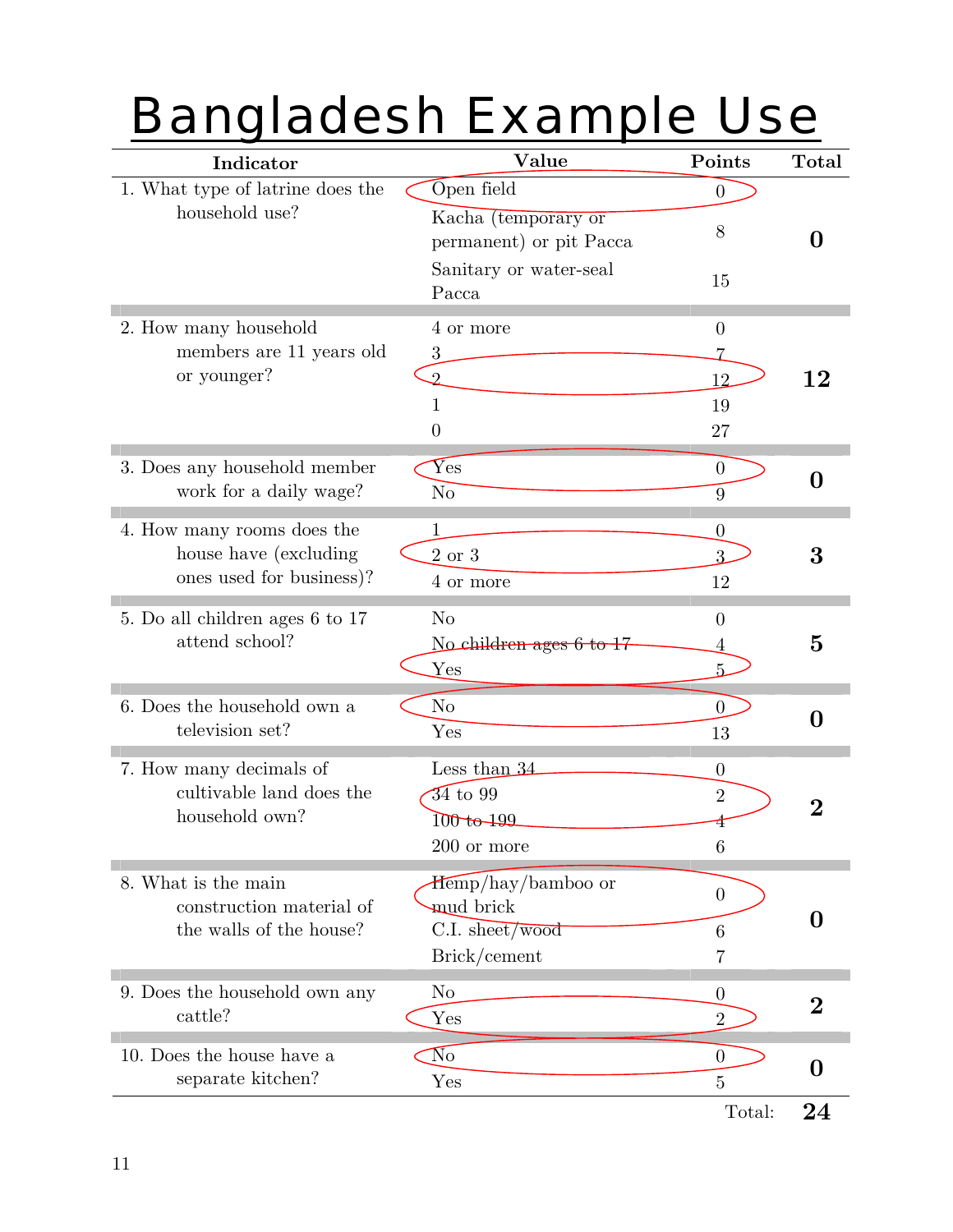#### What does a poverty score mean?

|              | Probability $(\%)$ that someone with |
|--------------|--------------------------------------|
| <b>Score</b> | a given score is below \$1/day       |
| $0 - 4$      | 100.0                                |
| $5-9$        | 94.0                                 |
| 10-14        | 92.7                                 |
| $15 - 19$    | <del>96.</del> 6                     |
| 20-24        | 80.5                                 |
| $25 - 29$    | $\overline{83.1}$                    |
| 30-34        | 73.9                                 |
| 35-39        | 61.4                                 |
| 40-44        | 42.7                                 |
| 45-49        | 38.8                                 |
| 50-54        | 19.7                                 |
| 55-59        | 16.6                                 |
| 60-64        | 15.5                                 |
| 65-69        | 2.8                                  |
| 70-74        | 1.5                                  |
| 75-79        | 2.8                                  |
| 80-84        | 13.3                                 |
| 85-89        | 0.9                                  |
| 90-94        | 0.0                                  |
| 95-100       | 0.0                                  |

Score of 20–24 means person is 80.5% likely to be poor. (805 of 1,000 people scoring in this range are poor)

Source: Calculations based on 2000 HIES.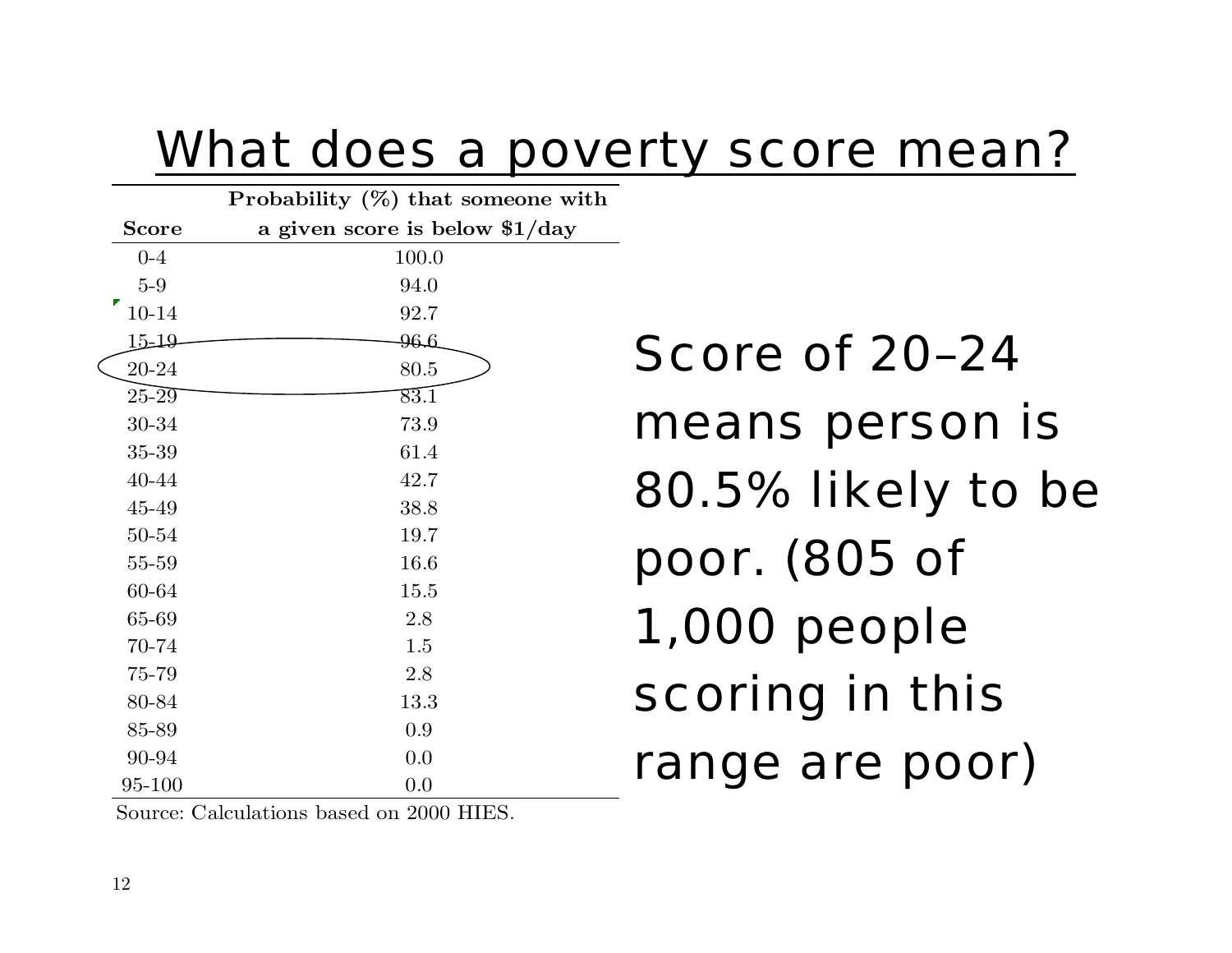#### Where do poverty likelihoods come from?

| score who were <i>below</i> $$1/day$<br>score (normalized)<br>a given score is below $1/day$<br><b>Score</b><br>$0-4$<br>178<br>178<br>$178 \div 178 = 100$<br>$5-9$<br>1388<br>$1305 \div 1388 = 94$<br>1305<br>$10 - 14$<br>2221<br>2395<br>$2221 \div 2395 = 92.7$<br>$15 - 19$<br>4320<br>$4320 \div 4472 = 96.6$<br>4472<br>$20 - 24$<br>$6240 \div 7752 = 80.5$<br>6240<br>7752<br>$25 - 29$<br>7640<br>9193<br>$7640 \div 9193 = 83.1$<br>30-34<br>6574<br>8900<br>$6574 \div 8900 = 73.9$<br>35-39<br>6737<br>10971<br>$6737 \div 10971 = 61.4$<br>40-44<br>4050<br>9488<br>$4050 \div 9488 = 42.7$<br>45-49<br>3041<br>7830<br>$3041 \div 7830 = 38.8$<br>50-54<br>1600<br>8117<br>$1600 \div 8117 = 19.7$<br>$55 - 59$<br>1095<br>6589<br>$1095 \div 6589 = 16.6$<br>60-64<br>927<br>$927 \div 5964 = 15.5$<br>5964<br>65-69<br>137<br>4969<br>$137 \div 4969 = 2.8$<br>$64 \div 4336 = 1.5$<br>70-74<br>64<br>4336<br>$75 \div 2654 = 2.8$<br>75-79<br>75<br>2654<br>80-84<br>$282 \div 2121 = 13.3$<br>282<br>2121<br>85-89<br>$12 \div 1322 = 0.9$<br>12<br>1322<br>$\boldsymbol{0}$<br>90-94<br>$0 \div 1175 = 0$<br>1175<br>$\boldsymbol{0}$<br>95-100<br>188<br>$0 \div 188 = 0$ |  | People in national survey with People in national survey with | Probability $(\%)$ that someone with |
|--------------------------------------------------------------------------------------------------------------------------------------------------------------------------------------------------------------------------------------------------------------------------------------------------------------------------------------------------------------------------------------------------------------------------------------------------------------------------------------------------------------------------------------------------------------------------------------------------------------------------------------------------------------------------------------------------------------------------------------------------------------------------------------------------------------------------------------------------------------------------------------------------------------------------------------------------------------------------------------------------------------------------------------------------------------------------------------------------------------------------------------------------------------------------------------------------|--|---------------------------------------------------------------|--------------------------------------|
|                                                                                                                                                                                                                                                                                                                                                                                                                                                                                                                                                                                                                                                                                                                                                                                                                                                                                                                                                                                                                                                                                                                                                                                                  |  |                                                               |                                      |
|                                                                                                                                                                                                                                                                                                                                                                                                                                                                                                                                                                                                                                                                                                                                                                                                                                                                                                                                                                                                                                                                                                                                                                                                  |  |                                                               |                                      |
|                                                                                                                                                                                                                                                                                                                                                                                                                                                                                                                                                                                                                                                                                                                                                                                                                                                                                                                                                                                                                                                                                                                                                                                                  |  |                                                               |                                      |
|                                                                                                                                                                                                                                                                                                                                                                                                                                                                                                                                                                                                                                                                                                                                                                                                                                                                                                                                                                                                                                                                                                                                                                                                  |  |                                                               |                                      |
|                                                                                                                                                                                                                                                                                                                                                                                                                                                                                                                                                                                                                                                                                                                                                                                                                                                                                                                                                                                                                                                                                                                                                                                                  |  |                                                               |                                      |
|                                                                                                                                                                                                                                                                                                                                                                                                                                                                                                                                                                                                                                                                                                                                                                                                                                                                                                                                                                                                                                                                                                                                                                                                  |  |                                                               |                                      |
|                                                                                                                                                                                                                                                                                                                                                                                                                                                                                                                                                                                                                                                                                                                                                                                                                                                                                                                                                                                                                                                                                                                                                                                                  |  |                                                               |                                      |
|                                                                                                                                                                                                                                                                                                                                                                                                                                                                                                                                                                                                                                                                                                                                                                                                                                                                                                                                                                                                                                                                                                                                                                                                  |  |                                                               |                                      |
|                                                                                                                                                                                                                                                                                                                                                                                                                                                                                                                                                                                                                                                                                                                                                                                                                                                                                                                                                                                                                                                                                                                                                                                                  |  |                                                               |                                      |
|                                                                                                                                                                                                                                                                                                                                                                                                                                                                                                                                                                                                                                                                                                                                                                                                                                                                                                                                                                                                                                                                                                                                                                                                  |  |                                                               |                                      |
|                                                                                                                                                                                                                                                                                                                                                                                                                                                                                                                                                                                                                                                                                                                                                                                                                                                                                                                                                                                                                                                                                                                                                                                                  |  |                                                               |                                      |
|                                                                                                                                                                                                                                                                                                                                                                                                                                                                                                                                                                                                                                                                                                                                                                                                                                                                                                                                                                                                                                                                                                                                                                                                  |  |                                                               |                                      |
|                                                                                                                                                                                                                                                                                                                                                                                                                                                                                                                                                                                                                                                                                                                                                                                                                                                                                                                                                                                                                                                                                                                                                                                                  |  |                                                               |                                      |
|                                                                                                                                                                                                                                                                                                                                                                                                                                                                                                                                                                                                                                                                                                                                                                                                                                                                                                                                                                                                                                                                                                                                                                                                  |  |                                                               |                                      |
|                                                                                                                                                                                                                                                                                                                                                                                                                                                                                                                                                                                                                                                                                                                                                                                                                                                                                                                                                                                                                                                                                                                                                                                                  |  |                                                               |                                      |
|                                                                                                                                                                                                                                                                                                                                                                                                                                                                                                                                                                                                                                                                                                                                                                                                                                                                                                                                                                                                                                                                                                                                                                                                  |  |                                                               |                                      |
|                                                                                                                                                                                                                                                                                                                                                                                                                                                                                                                                                                                                                                                                                                                                                                                                                                                                                                                                                                                                                                                                                                                                                                                                  |  |                                                               |                                      |
|                                                                                                                                                                                                                                                                                                                                                                                                                                                                                                                                                                                                                                                                                                                                                                                                                                                                                                                                                                                                                                                                                                                                                                                                  |  |                                                               |                                      |
|                                                                                                                                                                                                                                                                                                                                                                                                                                                                                                                                                                                                                                                                                                                                                                                                                                                                                                                                                                                                                                                                                                                                                                                                  |  |                                                               |                                      |
|                                                                                                                                                                                                                                                                                                                                                                                                                                                                                                                                                                                                                                                                                                                                                                                                                                                                                                                                                                                                                                                                                                                                                                                                  |  |                                                               |                                      |
|                                                                                                                                                                                                                                                                                                                                                                                                                                                                                                                                                                                                                                                                                                                                                                                                                                                                                                                                                                                                                                                                                                                                                                                                  |  |                                                               |                                      |

Source: Calculations based on 2000 HIES.

#### A score of 24 corresponds to a poverty likelihood of 80.5% because 6,240 of 7,752 people in Natl. survey (80.5%) had a score of 20–24 and were below \$1/day.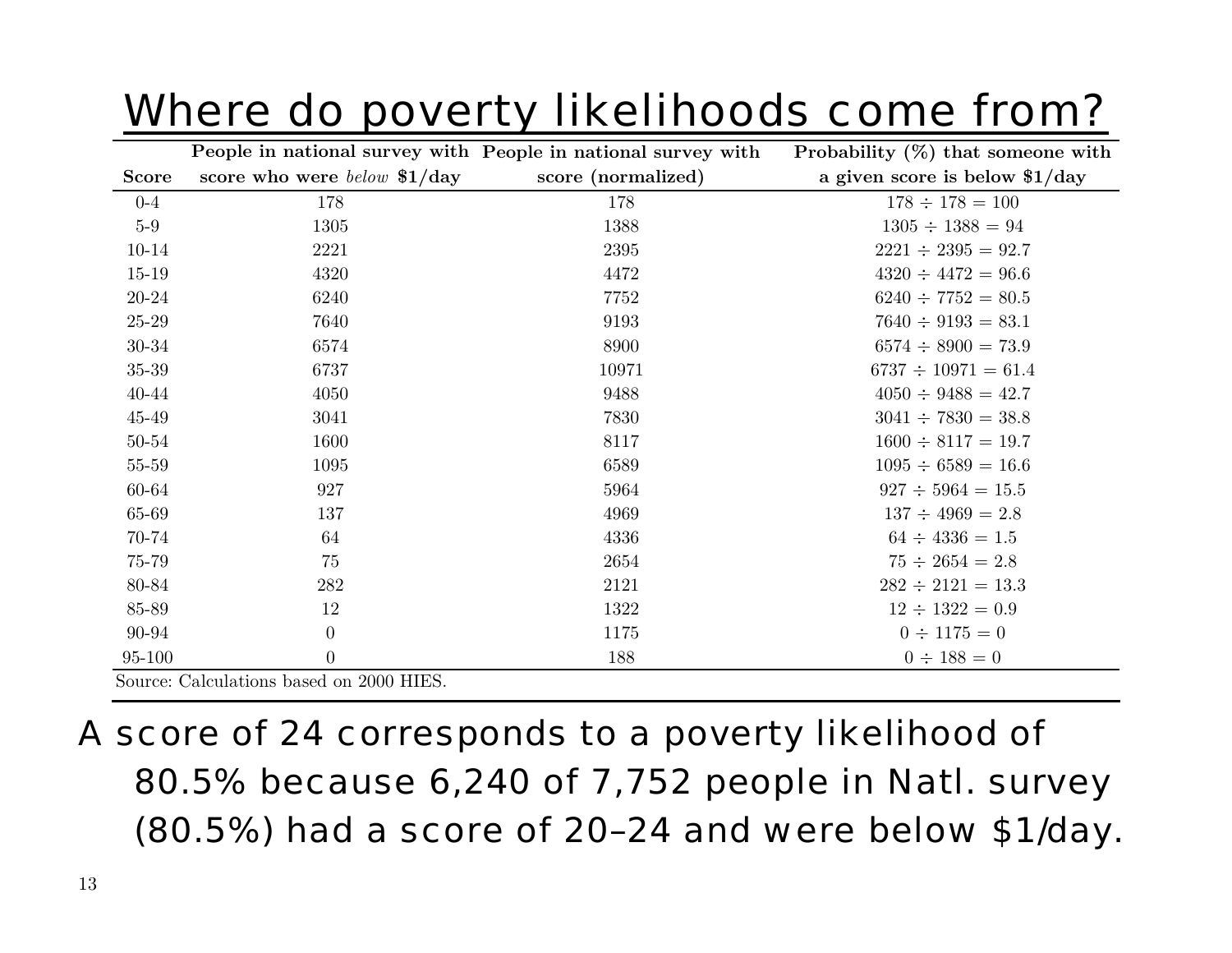#### 1. Estimating Poverty Rates

*The share of clients who are poor is the average of their individual poverty likelihoods.*

|                                | B'desh example, portfolio of 3 clients, 1/1/06 |                        |  |  |  |  |
|--------------------------------|------------------------------------------------|------------------------|--|--|--|--|
|                                | <b>Score</b>                                   |                        |  |  |  |  |
| <b>Client</b>                  | 1/1/06                                         | Poverty likelihood (%) |  |  |  |  |
| A                              | 20                                             | 80.5                   |  |  |  |  |
| B                              | 30                                             | 73.9                   |  |  |  |  |
| C                              | 40                                             | 42.7                   |  |  |  |  |
| <b>Average(=Poverty rate):</b> |                                                | 65.7                   |  |  |  |  |

Given 2,000 clients and 90-percent confidence, Bangladesh estimate is accurate to +/– 1.5 percentage points.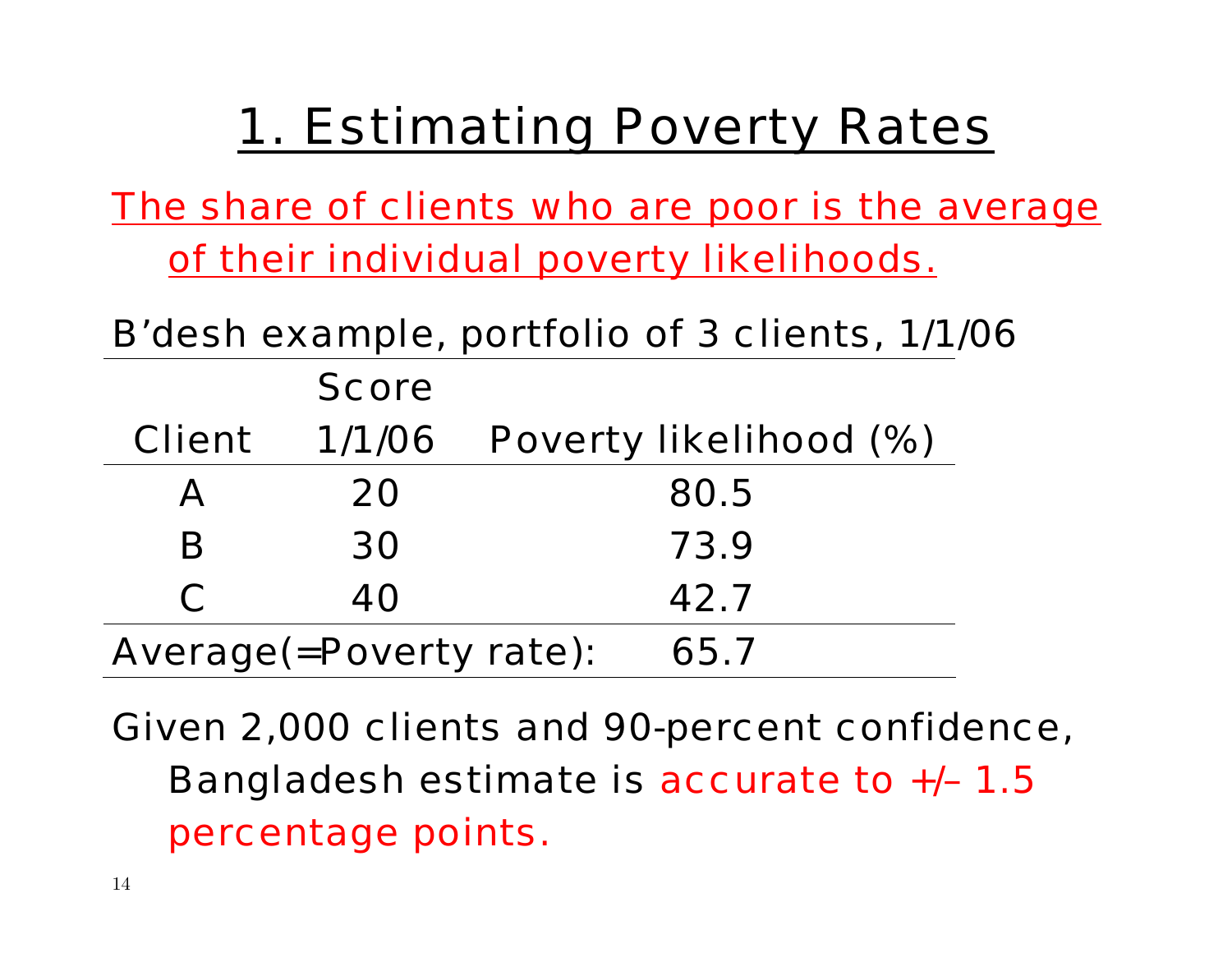#### 2. Tracking Change in Poverty Rates

*(Change is not the same as impact)*

B'desh example, 3 clients, 1/1/06 to 1/1/07

|                                      | <b>Score</b>                |    | Poverty likelihood (%) |        |  |
|--------------------------------------|-----------------------------|----|------------------------|--------|--|
|                                      | <b>Client 1/1/06 1/1/07</b> |    | 1/1/06                 | 1/1/07 |  |
| A                                    | 20                          | 25 | 80.5                   | 83.1   |  |
| B                                    | 30                          | 35 | 73.9                   | 61.4   |  |
| C                                    | 40                          | 45 | 42.7                   | 38.8   |  |
| Average(=Poverty rate): 65.7<br>61.1 |                             |    |                        |        |  |

 $(65.7 - 61.1) \div 65.7 = 7.5\%$  of poor left poverty

Tracking change to +/– 1.0 pct. points w/90 percent confidence requires n=5,000–10,000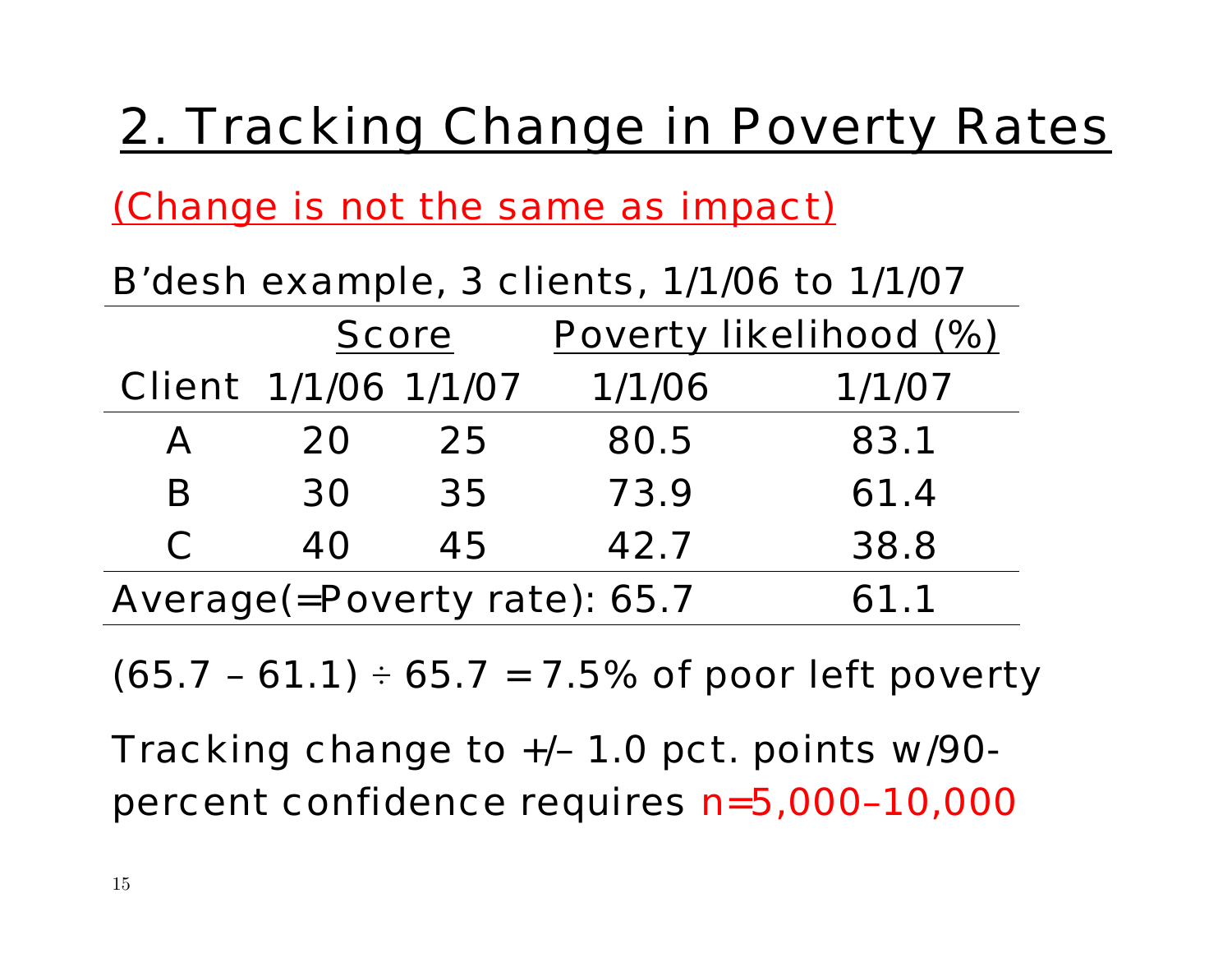#### 3. Applying Cut-Offs for Targeting

- Programs can treat, *for their own purposes*, people scoring below a cut-off as 'poor':
	- Based on a program's values & mission
	- Program choice does not change \$1/day line used in estimating poverty rates
	- Choose to balance 'benefit' of covering poor versus 'cost' of leaking to non-poor
	- **Scoring makes explicit targeting errors** that inevitably exist, helping to make targeting intentional and quantitative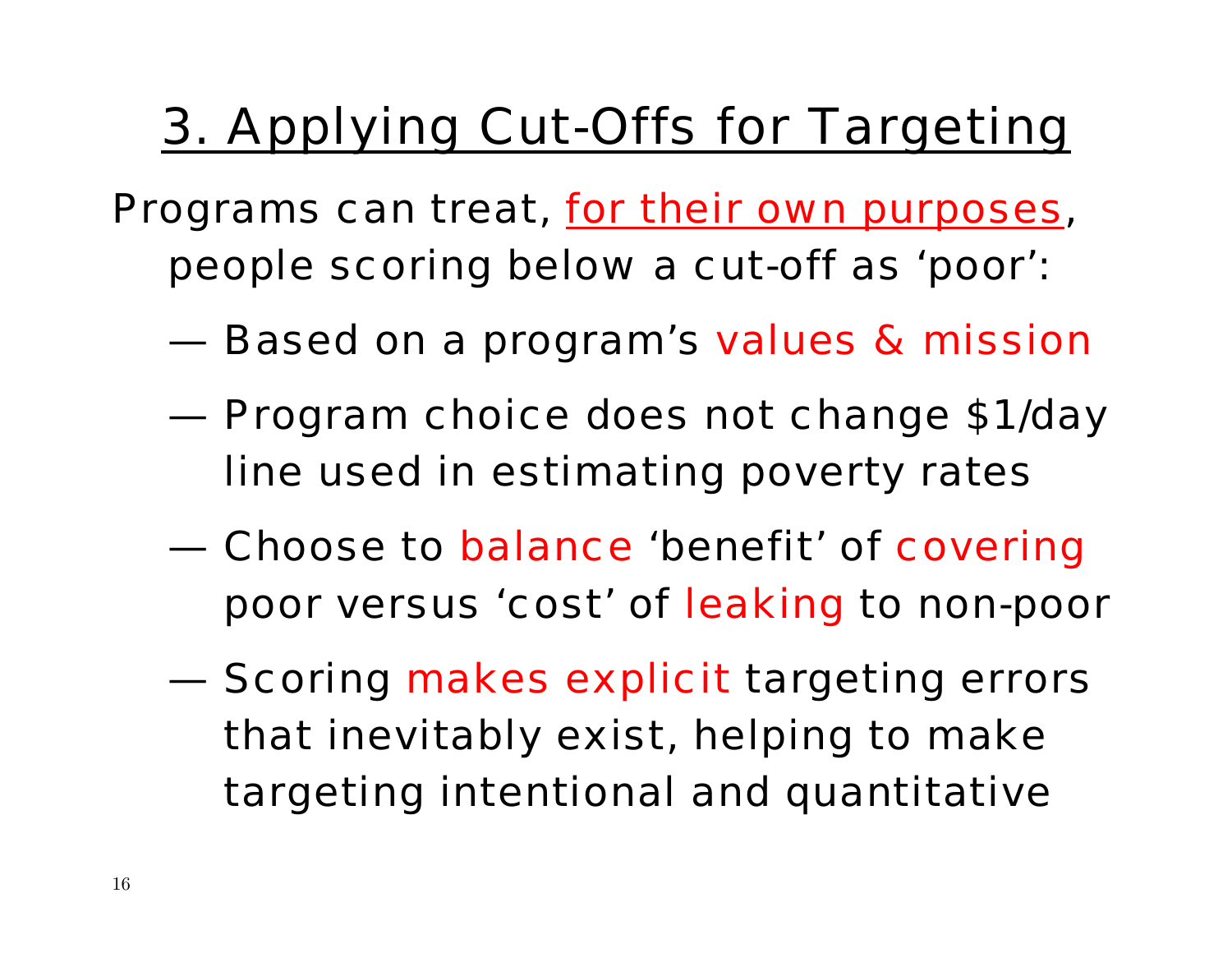| I UUV                                                                            |                                            |                                              |              |
|----------------------------------------------------------------------------------|--------------------------------------------|----------------------------------------------|--------------|
| Score cut-off                                                                    | Coverage of poor                           | Leakage to non-poor                          |              |
| (People at or below this<br>score are treated as 'poor'<br>for program purposes) | (% of truly poor<br>successfully targeted) | (% of truly non-poor<br>mistakenly targeted) |              |
| $0-4$                                                                            | 0.4                                        | 0.0                                          |              |
| $5-9$                                                                            | 3.2                                        | 0.2                                          |              |
| 10-14                                                                            | 8.0                                        | 0.5                                          |              |
| 15-19                                                                            | 17.3                                       | 0.8                                          | <b>Tarc</b>  |
| 20-24                                                                            | 30.7                                       | $3.6\,$                                      |              |
| $25 - 29$                                                                        | 47.1                                       | 6,5                                          | <b>SCOI</b>  |
| $30 - 34$                                                                        | 61.2                                       | 10.8                                         |              |
| 35-39                                                                            | 75.7                                       | 18.8                                         | less         |
| 40-44                                                                            | 84.4                                       | 28.9                                         |              |
| 45-49                                                                            | 91.0                                       | 37.9                                         | 61.2         |
| 50-54                                                                            | 94.4                                       | $50.0\,$                                     |              |
| 55-59                                                                            | 96.8                                       | 60.3                                         |              |
| 60-64                                                                            | 98.8                                       | 69.7                                         | pool<br>10.8 |
| 65-69                                                                            | 99.1                                       | 78.8                                         |              |
| 70-74                                                                            | 99.2                                       | 86.7                                         |              |
| 75-79                                                                            | 99.4                                       | 91.6                                         |              |
| 80-84                                                                            | 100.0                                      | 95.0                                         | non-         |
| 85-89                                                                            | 100.0                                      | 97.5                                         |              |
| 90-94                                                                            | 100.0                                      | 99.6                                         |              |
| 95-100                                                                           | 100.0                                      | 100.0                                        |              |

#### Trade-offs for Targeting Cut-offs, B'desh

geting people ring 30–34 or less would cover  $2\%$  of the r and leak to 3% of the non-poor

Source: 2001 HIES and Bangladesh PPI.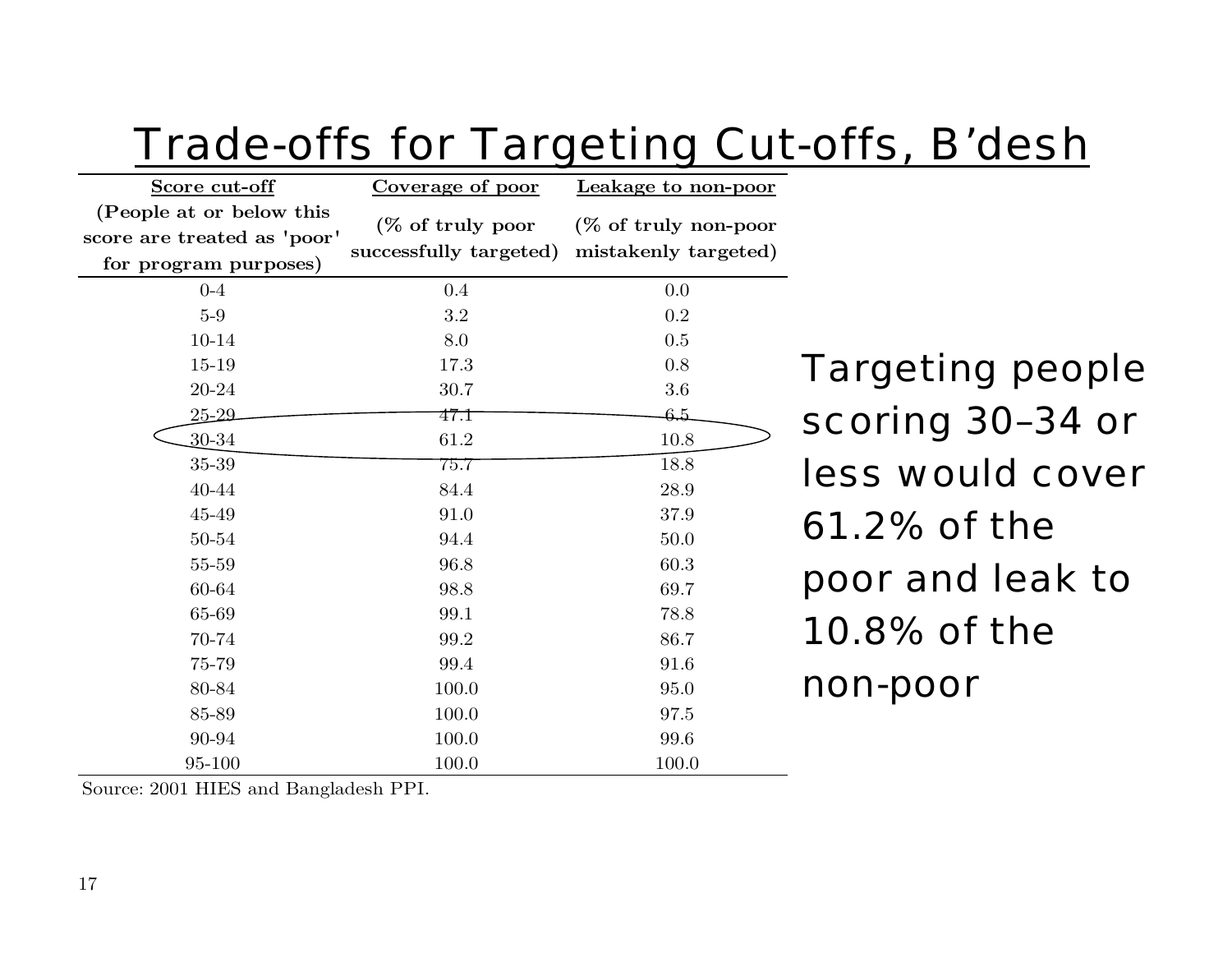#### Can We Use Scoring for Targeting at All?

- Depends on costs, benefits, & alternatives:
	- Provide data on accuracy
	- Let programs decide for themselves
- For-profiteers Visa, AmEx, etc. bet billions on targeting daily, with scorecards much less accurate than these PPIs
- Used to target public assistance to poor in Mexico, Colombia, Costa Rica, and Chile

"Among all targeting mechanisms, proxy means tests [PPIs] produce the best incidence outcomes" — Margaret Grosh, World Bank targeting guru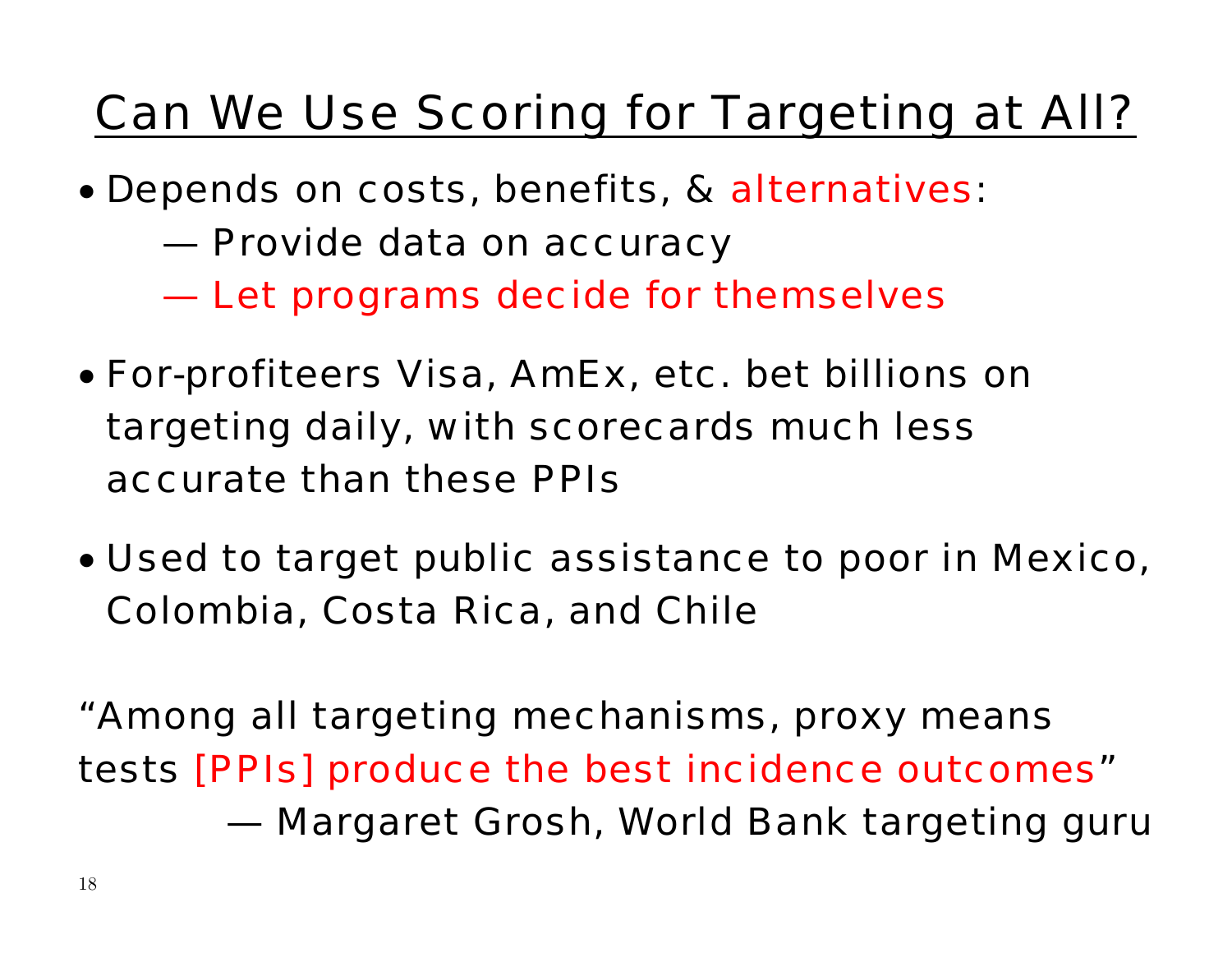#### Implementation

- If not used, why do it? (Buy-in and ease-of-use)
- Sample, or apply to every client? How often?
- Data quality is paramount:
	- Output only as good as input
	- Quality requires training and monitoring
	- Reveal indicator points to field agents?
- Photocopy, ask questions, add up points, apply targeting cut-off policy (if desired)
- File paper scorecard, and perhaps record ID data, score, and indicator values in database
- Inform management decisions:
	- GFUSA experience (Jeff Toohig, Frances Sinha)
	- Report poverty rates and changes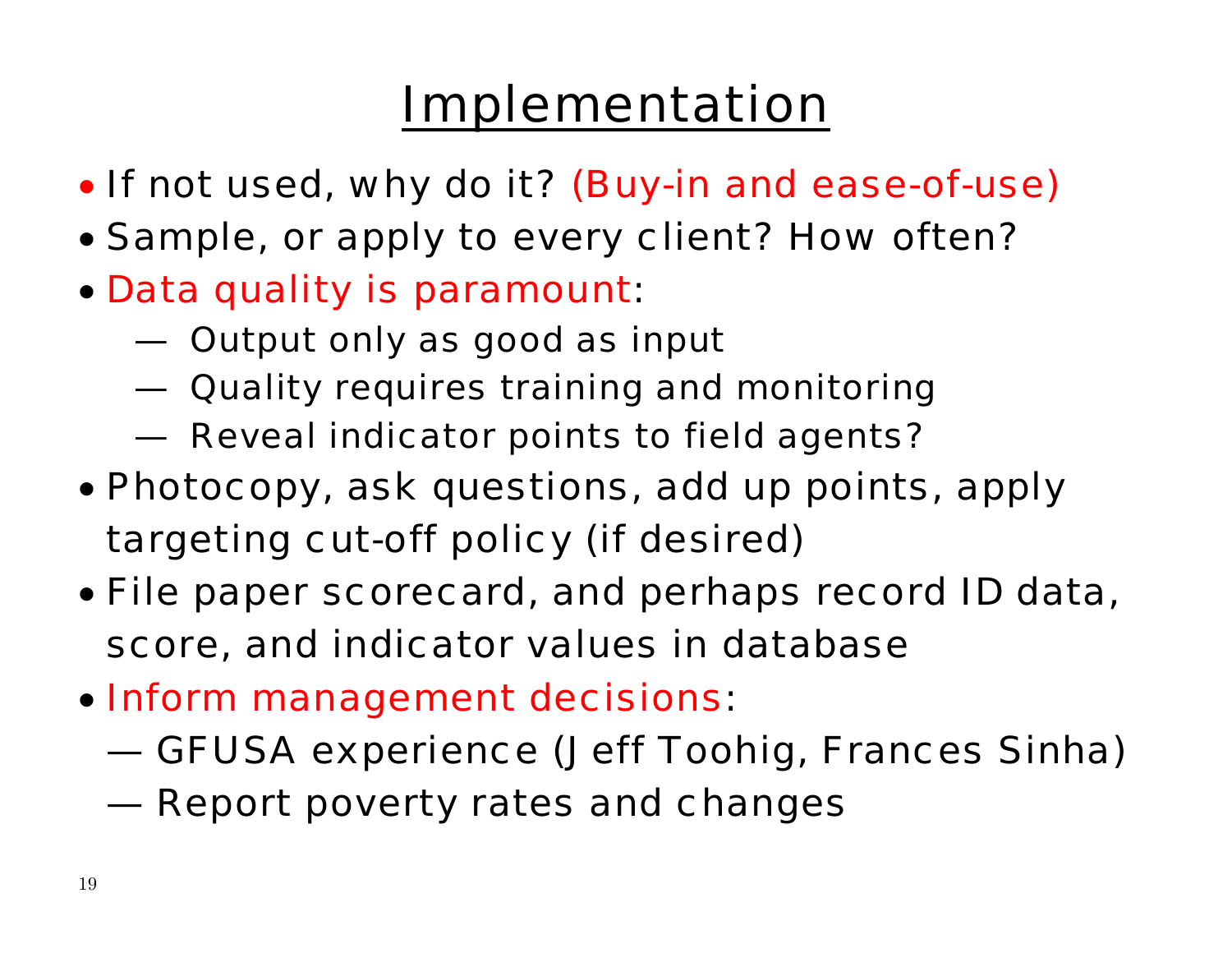# Are PPIs Accurate Enough?

No scorecard is perfect (or even close). But poverty is relatively easy to predict, and even simple scorecards are almost as accurate as complex ones ('flat max').

Two aspects of accuracy:

- 1. Concentrate poor in low scores for targeting
- 2. Estimated likelihoods and rates match true ones

PPI accuracy is measured correctly, w/no reinvention:

- Tested on data not used to make scorecard
- 'Bootstrap' confidence intervals (standard stats.)
- Targeting accuracy at different cut-offs
- Accuracy is almost as high as alternatives, and certainly 'good enough for government work'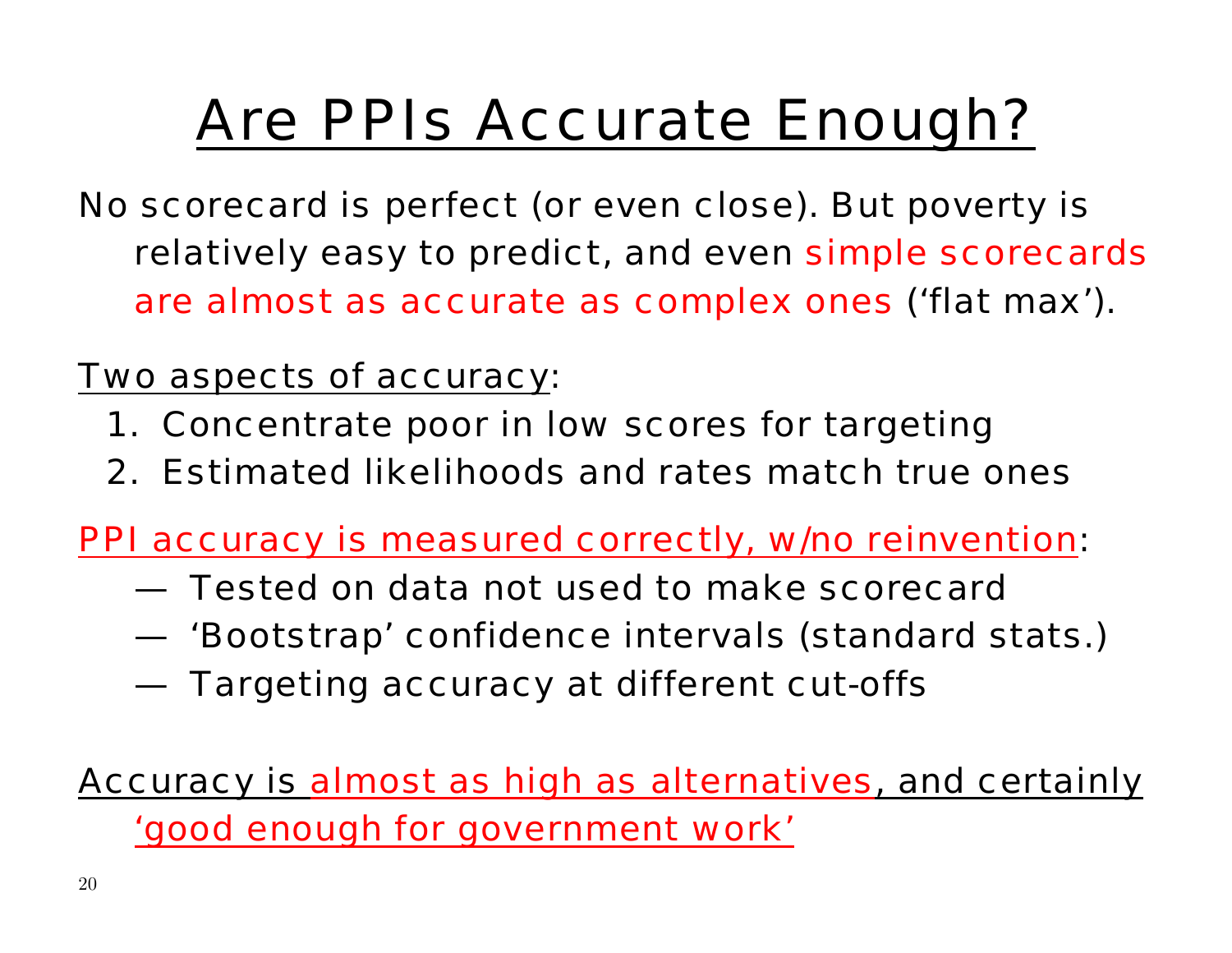#### Overview of PPIs So Far

|                       |                   |      |                  |        | 90% confidence          |                              |
|-----------------------|-------------------|------|------------------|--------|-------------------------|------------------------------|
|                       | <b>Poverty</b>    |      |                  |        |                         | $(+/- \text{pct. points})$   |
|                       | line,             | %    | <b>National</b>  |        |                         | <b>Individual Group pov.</b> |
| <b>Country</b>        | person/day        | poor | <b>Survey</b>    | #HH    | pov. like.              | rate                         |
| <b>Bangladesh \$1</b> |                   | 44   | '00 HIES         | 7,440  | 5                       | 1.5                          |
| <b>Bolivia</b>        | <b>Bs11 urban</b> | 64   | <b>'02 EH</b>    | 5,741  | 9                       | 1.3                          |
|                       | <b>Bs8 rural</b>  |      |                  |        |                         |                              |
| Haiti                 | \$1               | 56   | <b>'01 ECVH</b>  | 7,168  | $\overline{\mathbf{7}}$ | 1.9                          |
| India                 | \$1               | 46   | <b>'03 SES</b>   | 41,013 | $\mathbf{3}$            | 0.7                          |
| <b>Mexico</b>         | P31 rural,        | 48   | <b>'02 ENIGH</b> | 17,167 | N/A                     | 1.0                          |
|                       | P45 urban         |      |                  |        |                         |                              |
| <b>Morocco</b>        | <b>DH10</b>       | 19   | '98'99           | 5,129  | 12                      | 1.6                          |
|                       |                   |      | <b>ENNVM</b>     |        |                         |                              |
| <b>Pakistan</b>       | <b>Rs25</b>       | 40   | '01 PIHS         | 15,503 | 10                      | 1.1                          |
| <b>Peru</b>           | NS7               | 52   | <b>'03 ENAHO</b> | 17,629 | 16                      | 1.1                          |
| <b>Philippines</b>    | <b>P36</b>        | 31   | '01 APIS         | 38,014 | 6                       | 1.0                          |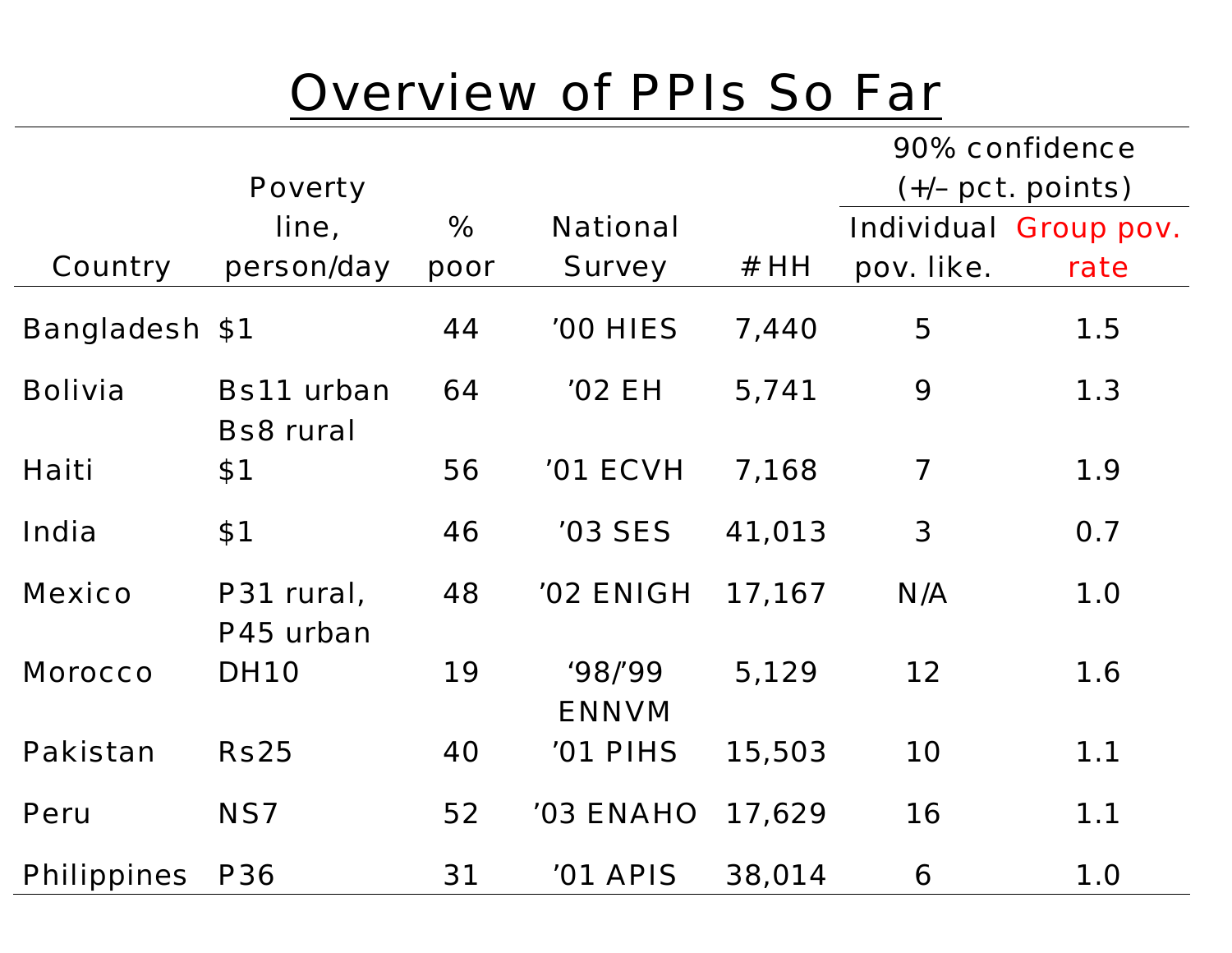# Additional Scorecards Done/Planned

#### Woller/CGAP/Ford IRIS/USAID

Cambodia Albania El Salvador **Bangladesh** Ethiopia Colombia Guatemala East Timor Honduras Ghana Malawi Guatemala Nicaragua Indonesia Nigeria Jamaica Palestine Kazakhstan South Africa **Madagascar** Madagascar Vietnam Peru

Nepal India (2 states) Tajikstan Tanzania Uganda, and Vietnam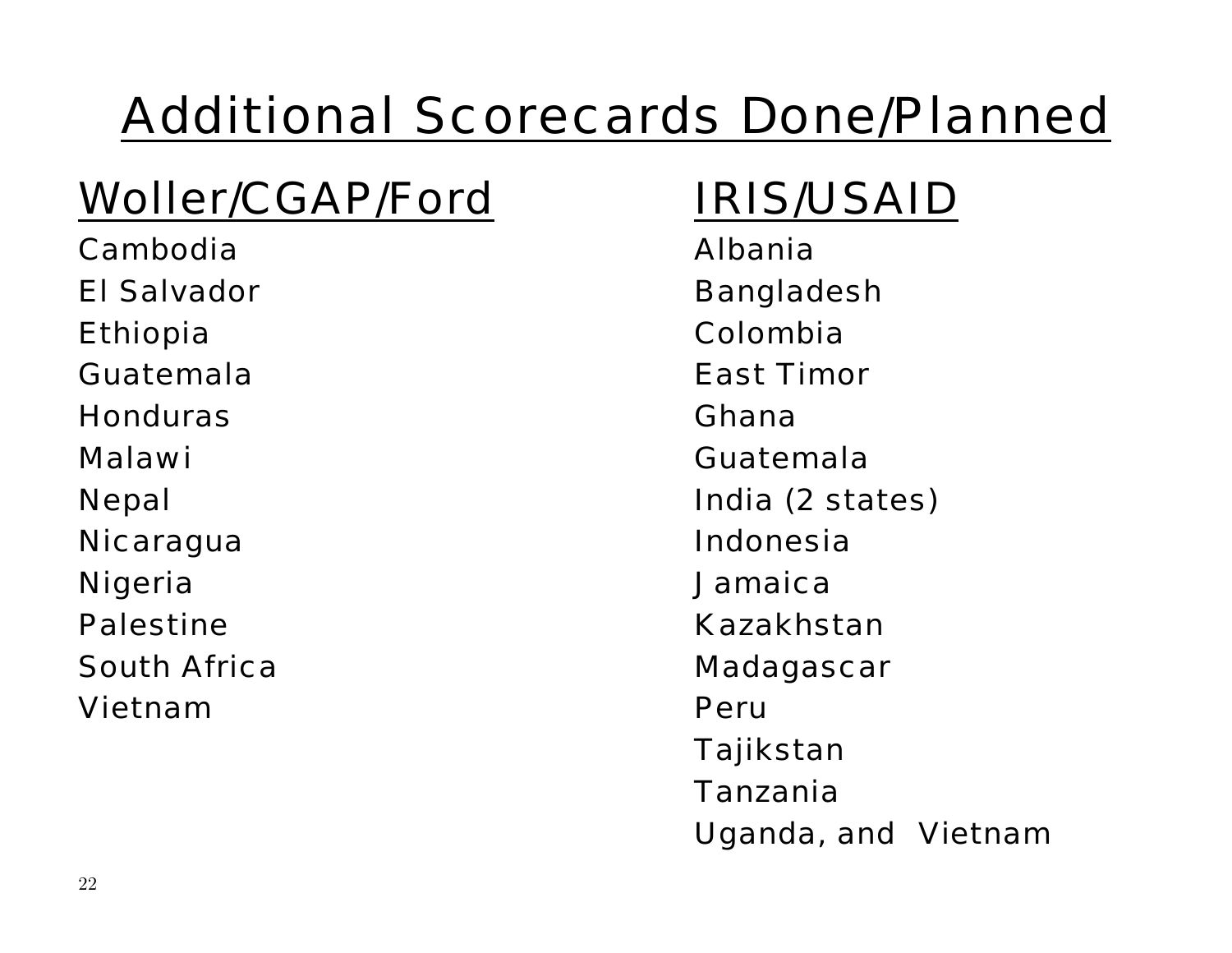# Compare: CASH-POR Housing Index

| <b>Indicator</b>                                                         |                    | <b>Values</b>                                |            | <b>Points</b> |  |
|--------------------------------------------------------------------------|--------------------|----------------------------------------------|------------|---------------|--|
| 1. Size of house?                                                        | <b>Small</b>       | <b>Medium</b>                                | <b>Big</b> |               |  |
|                                                                          | $\mathbf 0$        | $\mathbf{2}$                                 | 4          |               |  |
| 2. Structural condition?                                                 | <b>Dilapidated</b> | <b>Average</b>                               | Good       |               |  |
|                                                                          | O                  | $\mathbf 2$                                  | 6          |               |  |
| 3. Quality of walls?                                                     | <b>Poor</b>        | <b>Average</b>                               | Good       |               |  |
|                                                                          | $\mathbf 0$        | 2                                            | 6          |               |  |
| 4. Quality of roof?                                                      |                    | Thatch/leaves Tin/Iron sheets Permanent roof |            |               |  |
|                                                                          | O                  |                                              | 6          |               |  |
| Source: "Overcoming the Obstancles of Identifying the Poorest Families", |                    |                                              |            |               |  |
| 2000, Simanowitz, Nkuna, and Kasim.                                      |                    |                                              |            |               |  |

- What does 'small' mean? 'Poor'? 'Dilapidated'?
- If score is 10, is the person below \$1/day?
- Are all people with scores of 0 below \$1/day?
- Are there many thatched roofs on brick walls?
- But common-sense, easy-to-use, & well-accepted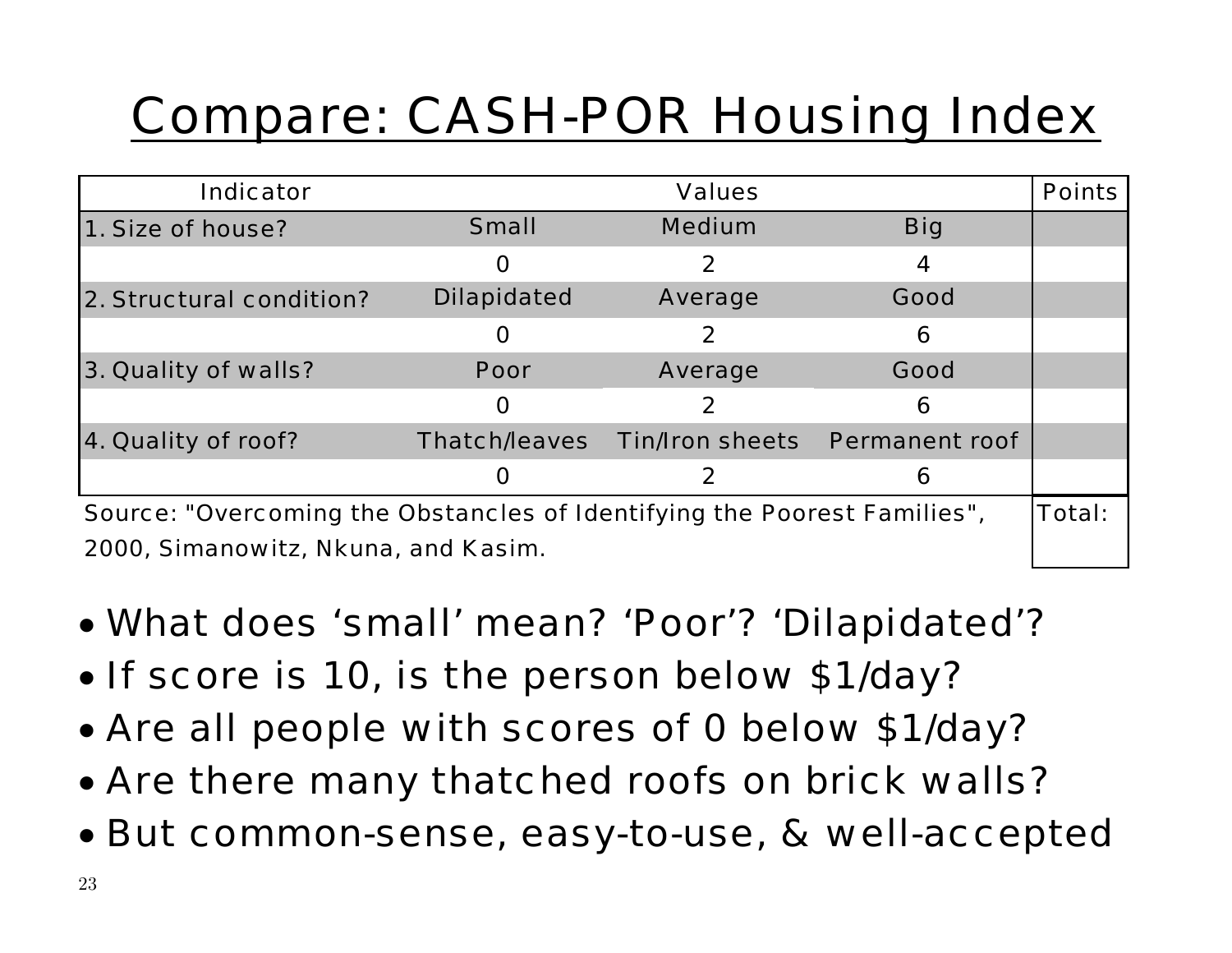## Compare: CGAP PAT

What is it?: Survey 300 clients & non-clients in area, gather indicators and expenditure on clothes & shoes, model principal components, compare terciles of client scores v. non-clients

PAT appears weaker in many aspects (Rosenberg):

- Not based on \$1/day or other poverty line
- Looks at relative poverty, not absolute
- Based special-purpose, local survey, and so uses less and non-national data
- Less easy for users to understand model
- Less easy to use on on-going basis
- One application for 1 org. in 1 place costs about as much as PPI for a whole country

#### BUT . . . PAT works where there is no or old data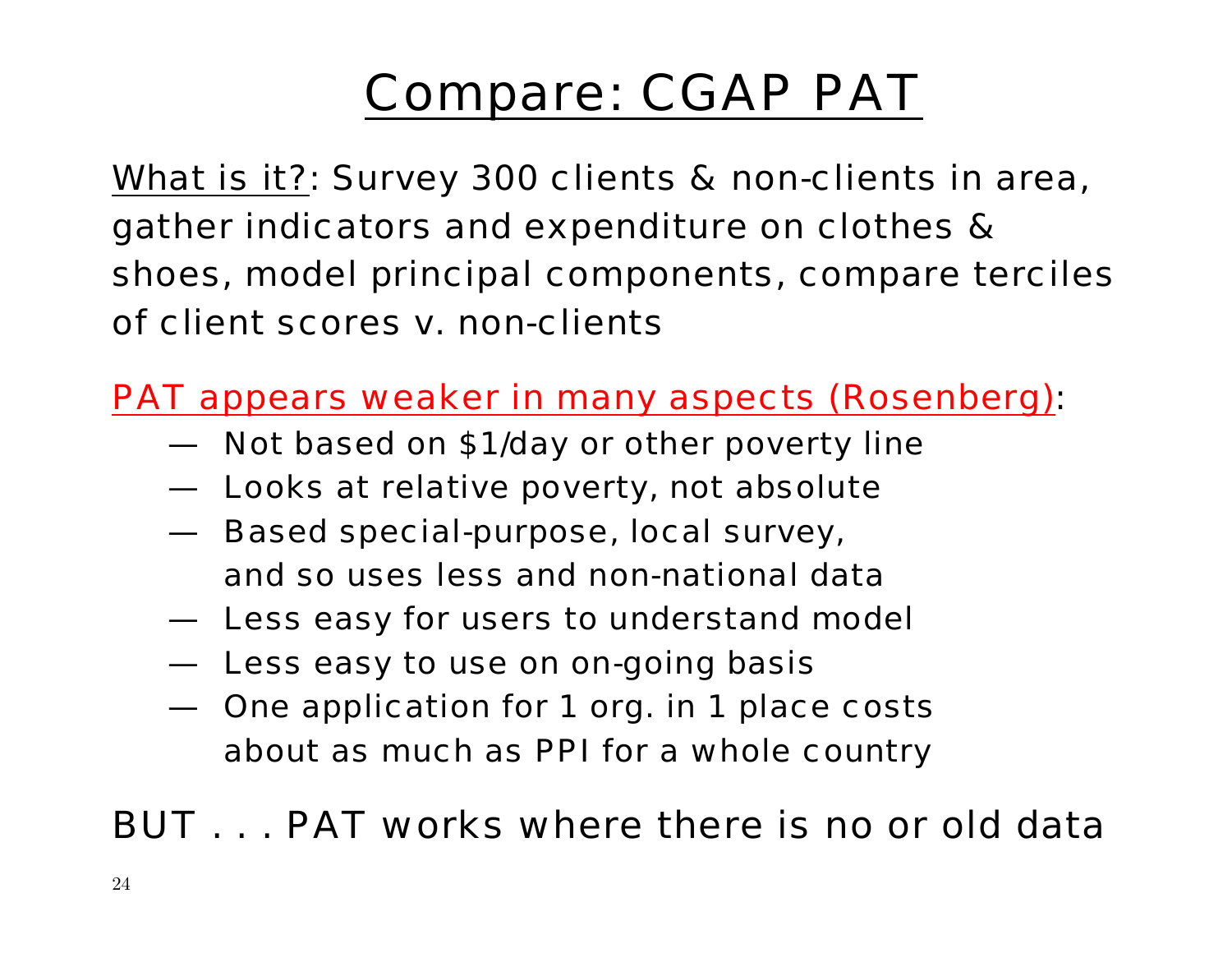# Compare: IRIS Poverty Tool

What is it?: Build scorecard w/LSMS-type data to estimate expenditure (not probability poor). Label people 'poor' or not by comparing estimated expenditure to poverty line

*IRIS Tools, PPIs are similar in most key ways*:

- Both use LSMS-type expenditure data (IRIS sometimes uses smaller data sets)
- **Both depend crucially on data quality**
- Similar accuracy (IRIS probably somewhat better)
- Can be used for targeting (IRIS says not to, but its preferred measure of accuracy [BPAC] takes targeting accuracy into account)

*They are so similar that USAID uses both.*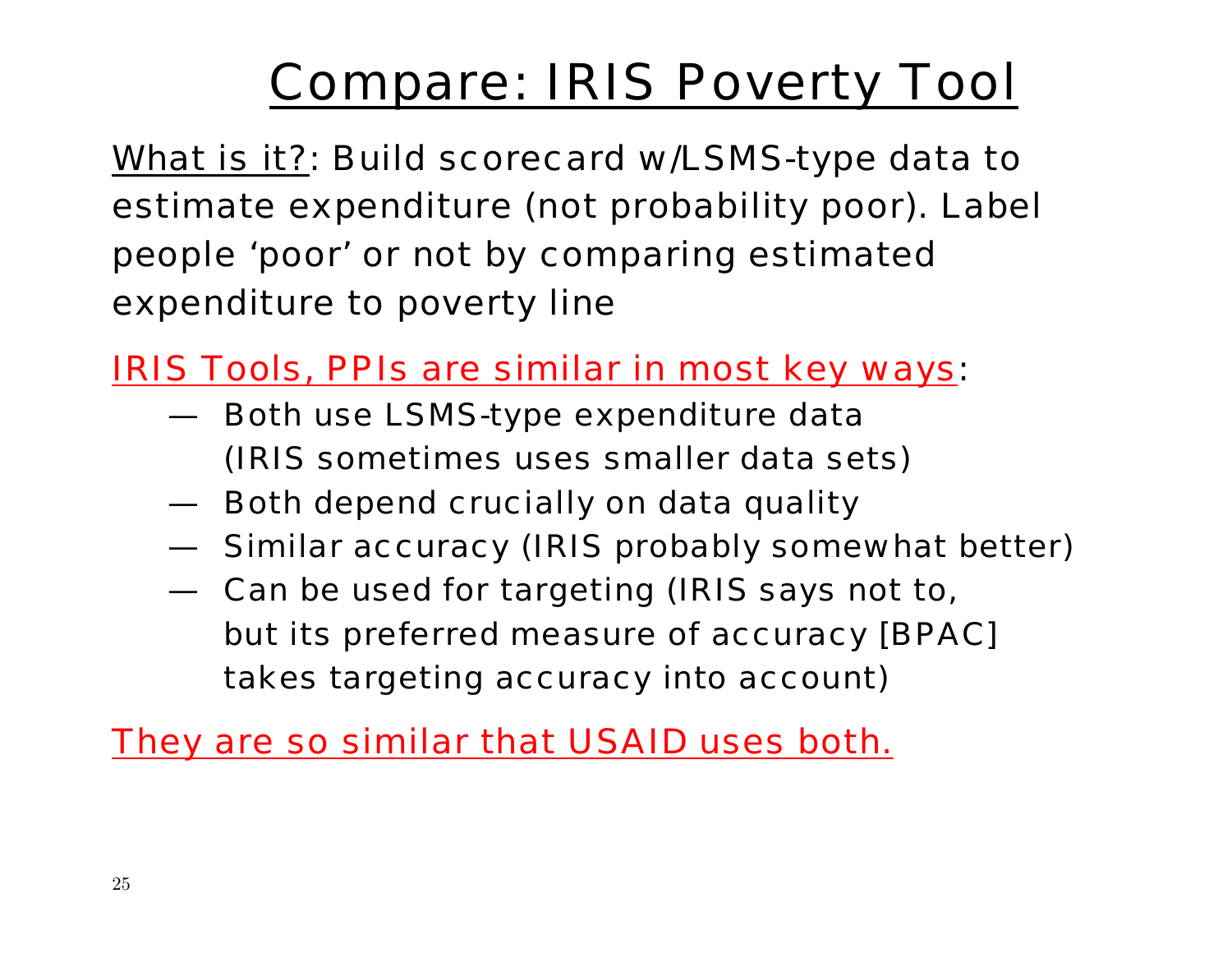## Differences: IRIS Tools, PPIs

#### 1. Transparency (helps get management buy-in):

- **PPI weights are public knowledge (user can** choose to omit from scorecards used in field)
- PPI formula simpler (users can understand, no need for logarithms nor spreadsheets)
- PPI measures accuracy more completely, in more standard ways (IRIS could do this too)
- PPI recognizes poverty labels are probabilistic

#### 2. Indicators:

PPI has somewhat fewer, simpler, more objective indicators, improving data quality but reducing accuracy and sensitivity to changes over time

3. Costs of creation and implementation?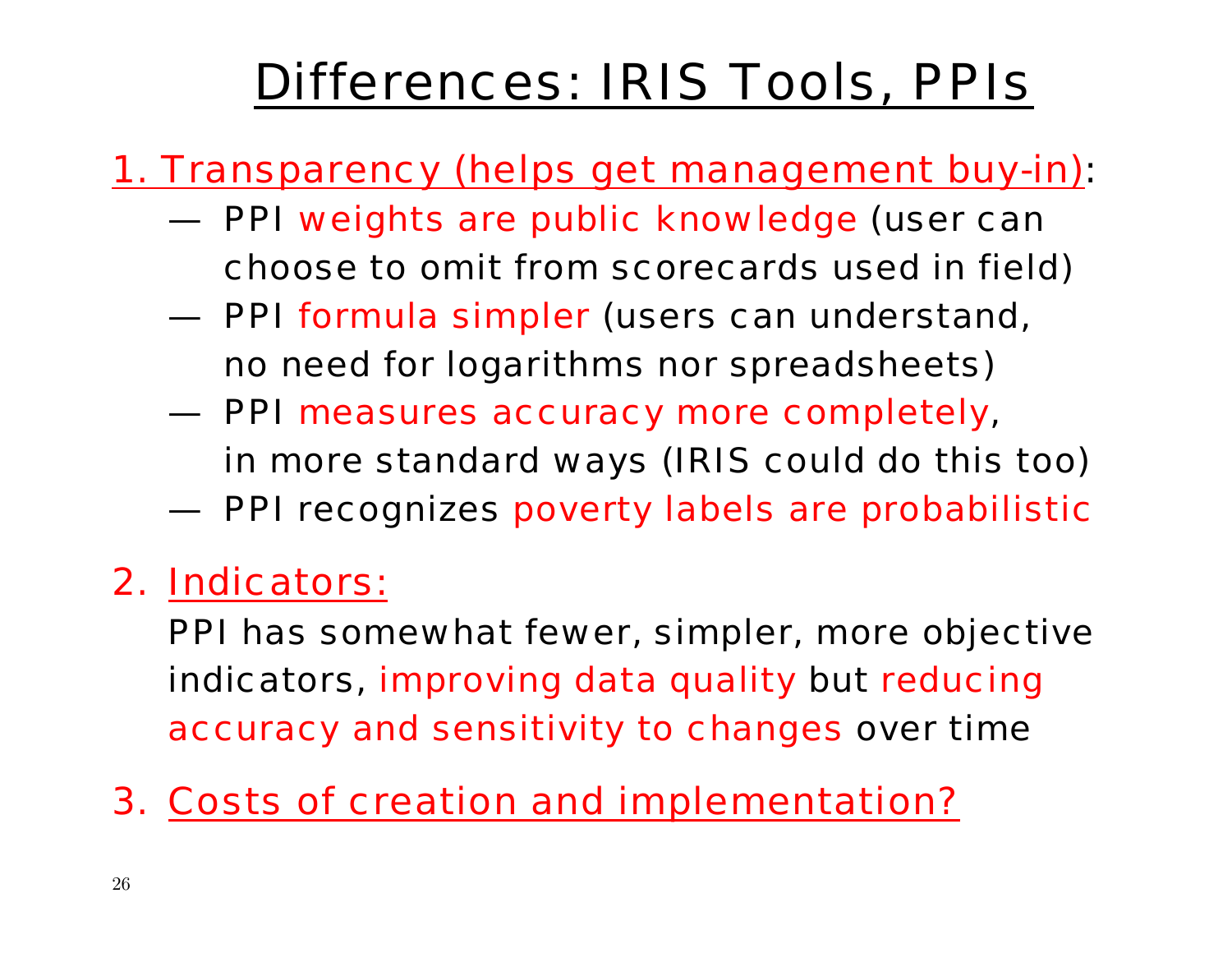## Poverty Scoring Summary

- PPIs are simple, easy-to-use, inexpensive, transparent, objective, and accurate
- They estimate likelihood that a person is poor:
	- Use policy cut-offs for targeting
	- Take average to get portfolio poverty rate
	- $-$  Track over time for progress out of poverty
- 'Practicality' and accuracy both matter:
	- One page, few indicators, simple weights
	- Field workers can compute scores on paper in real time (no software required)
- Valid for *any* program, not just microfinance
- Very similar in key ways to IRIS Tools